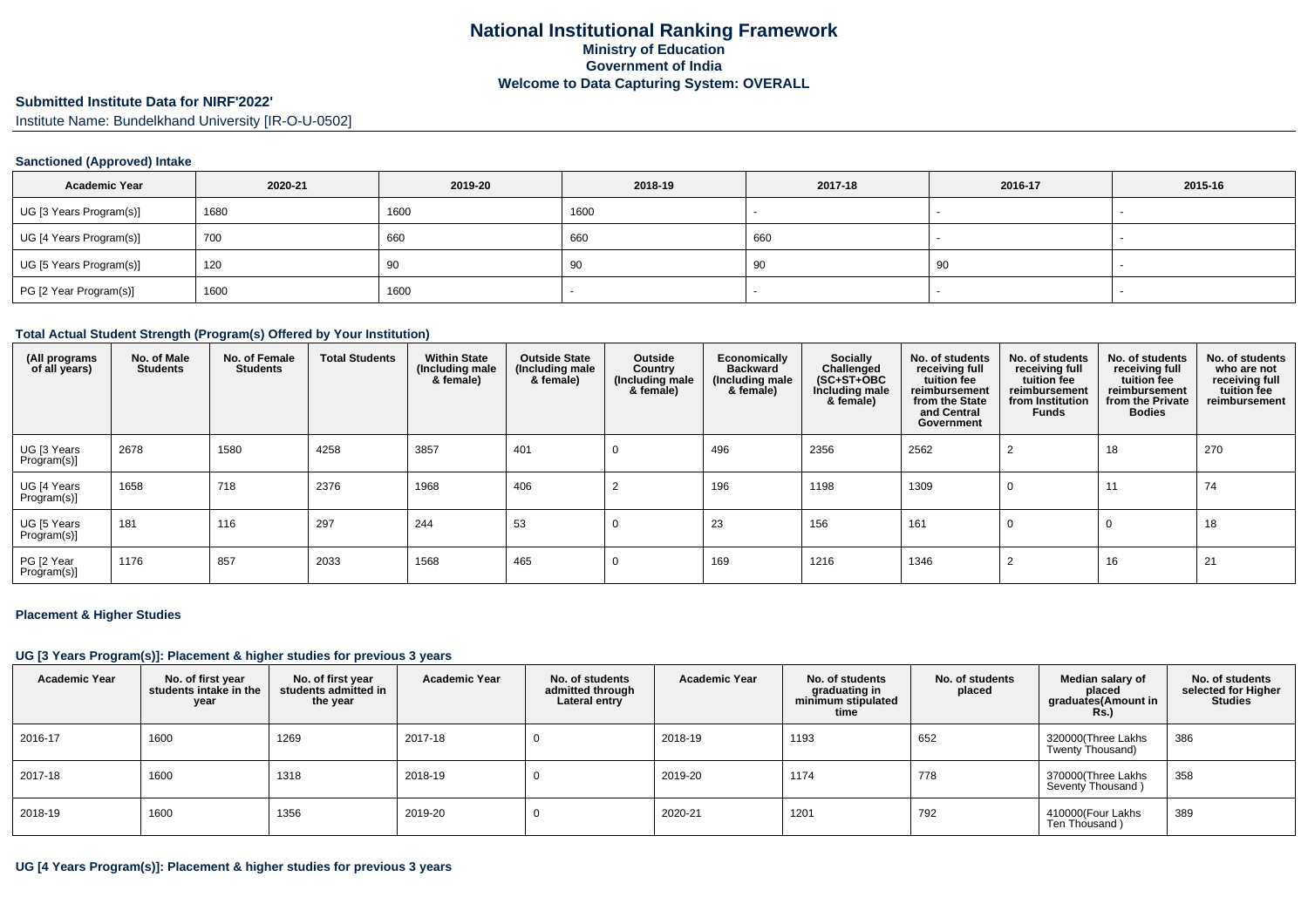| <b>Academic Year</b> | No. of first year<br>students intake in the<br>year | No. of first year<br>students admitted in<br>the year | <b>Academic Year</b> | No. of students<br>admitted through<br>Lateral entry | <b>Academic Year</b> | No. of students<br>graduating in<br>minimum stipulated<br>time | No. of students<br>placed | Median salary of<br>placed<br>graduates(Amount in<br><b>Rs.)</b> | No. of students<br>selected for Higher<br><b>Studies</b> |
|----------------------|-----------------------------------------------------|-------------------------------------------------------|----------------------|------------------------------------------------------|----------------------|----------------------------------------------------------------|---------------------------|------------------------------------------------------------------|----------------------------------------------------------|
| 2015-16              | 660                                                 | 534                                                   | 2016-17              |                                                      | 2018-19              | 489                                                            | 295                       | 430000(Four Lakhs<br>Thirty Thousand)                            | 126                                                      |
| 2016-17              | 660                                                 | 521                                                   | 2017-18              |                                                      | 2019-20              | 462                                                            | 312                       | 360000(Three Lakh<br>Sixty Thousand)                             | 126                                                      |
| 2017-18              | 660                                                 | 538                                                   | 2018-19              | 16                                                   | 2020-21              | 493                                                            | 391                       | 430000(Four Lakhs<br>Thirty Thousand)                            | 102                                                      |

# **UG [5 Years Program(s)]: Placement & higher studies for previous 3 years**

| <b>Academic Year</b> | No. of first year<br>students intake in the<br>year | No. of first year<br>students admitted in<br>the year | <b>Academic Year</b> | No. of students<br>admitted through<br>Lateral entry | <b>Academic Year</b> | No. of students<br>graduating in<br>minimum stipulated<br>time | No. of students<br>placed | Median salary of<br>placed<br>graduates(Amount in<br><b>Rs.</b> ) | No. of students<br>selected for Higher<br><b>Studies</b> |
|----------------------|-----------------------------------------------------|-------------------------------------------------------|----------------------|------------------------------------------------------|----------------------|----------------------------------------------------------------|---------------------------|-------------------------------------------------------------------|----------------------------------------------------------|
| 2014-15              | 30                                                  | 14                                                    | 2015-16              | 0                                                    | 2018-19              | 13                                                             |                           | 425000(Four Lakhs<br>Twenty Five Thousand                         |                                                          |
| 2015-16              | 30                                                  | 14                                                    | 2016-17              | $\mathbf{0}$                                         | 2019-20              | 12                                                             |                           | 410000(Four Lakhs<br>Ten Thousand)                                | $\overline{2}$                                           |
| 2016-17              | 90                                                  | 68                                                    | 2017-18              | 0                                                    | 2020-21              | 61                                                             | 56                        | 475000(Four Lakhs<br>Seventy Five<br>Thousand)                    | $\overline{a}$                                           |

# **PG [2 Years Program(s)]: Placement & higher studies for previous 3 years**

| <b>Academic Year</b> | No. of first year<br>students intake in the<br>year | No. of first year<br>students admitted in<br>the year | <b>Academic Year</b> | No. of students graduating in minimum<br>stipulated time | No. of students<br>placed | Median salary of<br>placed<br>graduates(Amount in<br><b>Rs.)</b> | No. of students<br>selected for Higher<br><b>Studies</b> |
|----------------------|-----------------------------------------------------|-------------------------------------------------------|----------------------|----------------------------------------------------------|---------------------------|------------------------------------------------------------------|----------------------------------------------------------|
| 2017-18              | 1600                                                | 1455                                                  | 2018-19              | 1038                                                     | 697                       | 360000(Three Lakhs<br>Thirty Thousand)                           | 217                                                      |
| 2018-19              | 1600                                                | 1496                                                  | 2019-20              | 1056                                                     | 640                       | 350000(Three Lakh<br>Fifty Thousand)                             | 215                                                      |
| 2019-20              | 1600                                                | 1499                                                  | 2020-21              | 1306                                                     | 649                       | 380000(Three Lakh<br>Eighty Thousand)                            | 296                                                      |

### **Ph.D Student Details**

| Ph.D (Student pursuing doctoral program till 2020-21 Students admitted in the academic year 2020-21 should not be entered here.) |                                                            |         |         |  |  |  |
|----------------------------------------------------------------------------------------------------------------------------------|------------------------------------------------------------|---------|---------|--|--|--|
| <b>Total Students</b>                                                                                                            |                                                            |         |         |  |  |  |
| Full Time                                                                                                                        |                                                            |         |         |  |  |  |
| Part Time                                                                                                                        |                                                            |         |         |  |  |  |
|                                                                                                                                  | No. of Ph.D students graduated (including Integrated Ph.D) |         |         |  |  |  |
|                                                                                                                                  | 2020-21                                                    | 2019-20 | 2018-19 |  |  |  |
| Full Time                                                                                                                        | 138                                                        | 162     | 150     |  |  |  |
| Part Time                                                                                                                        |                                                            |         |         |  |  |  |
| PG (Student pursuing MD/MS/DNB program till 2020-21 Students admitted in the academic year 2021 - 22 should not be entered here) |                                                            |         |         |  |  |  |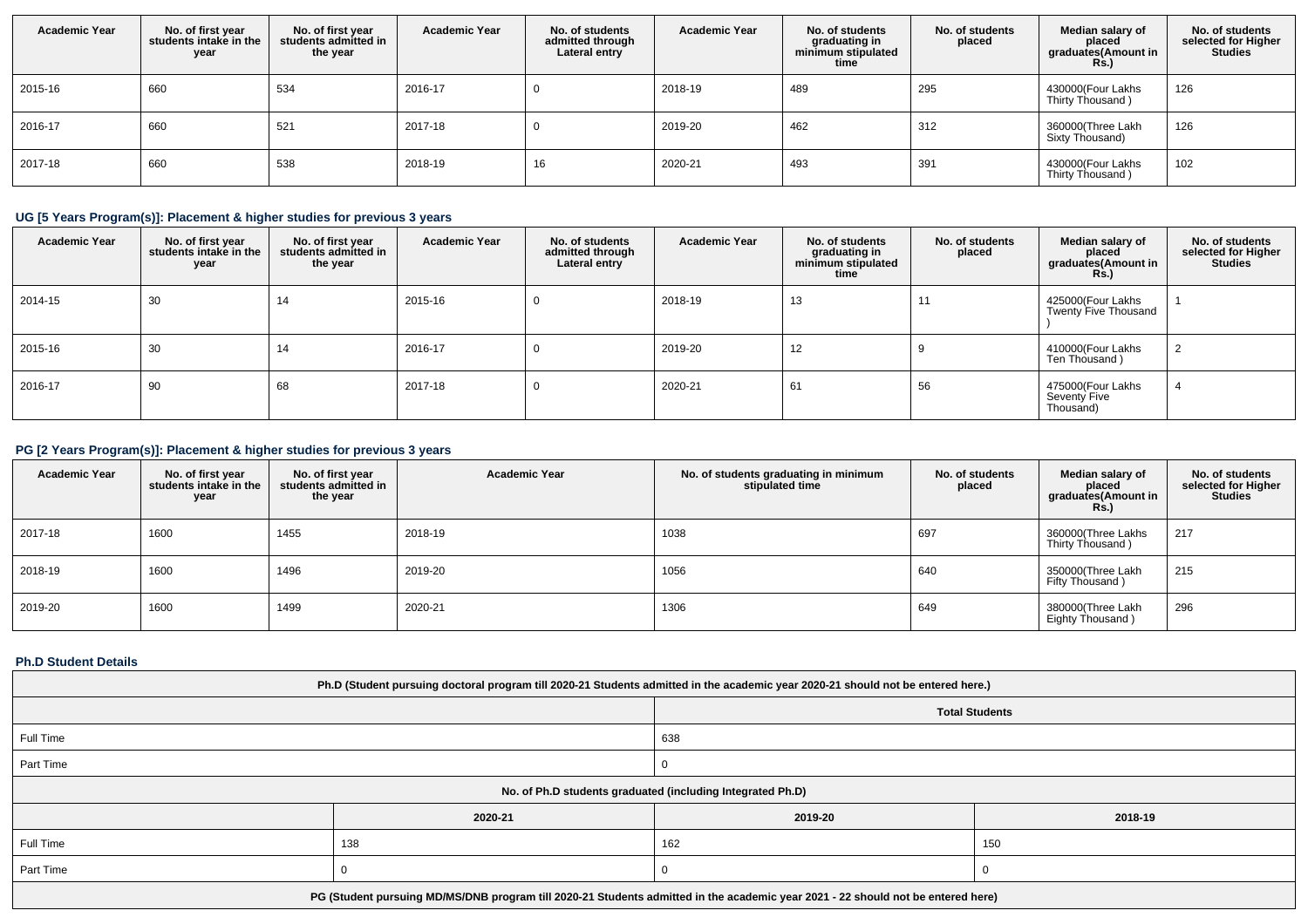| No. of students Graduating in PG (MD/MS/DNB) program |         |         |  |  |  |  |
|------------------------------------------------------|---------|---------|--|--|--|--|
| 2020-21                                              | 2019-20 | 2018-19 |  |  |  |  |
|                                                      |         |         |  |  |  |  |

### **Online Education**

| . Does all programs/courses were completed on time.                                             |                                                                                       | Yes                                                                            |                                                |  |
|-------------------------------------------------------------------------------------------------|---------------------------------------------------------------------------------------|--------------------------------------------------------------------------------|------------------------------------------------|--|
| 2. Measures taken to complete the syllabus of courses and programs.                             |                                                                                       | Online Classes were conducted and extra classes were also held                 |                                                |  |
| 3. The period of delay in completion of syllabus (in months).                                   |                                                                                       |                                                                                |                                                |  |
| 4. The period of delay in conducting exams (in months).                                         |                                                                                       |                                                                                |                                                |  |
| <b>Portal Name</b>                                                                              | No. of students offered online courses which have credit<br>transferred to transcript | Total no, of online courses which have credit transferred<br>to the transcript | Total no. of credits transferred to transcript |  |
| Swayam                                                                                          |                                                                                       |                                                                                |                                                |  |
| 5. No. of courses developed and available online on Swayam platform by your institution faculty |                                                                                       |                                                                                |                                                |  |

# **Financial Resources: Utilised Amount for the Capital expenditure for previous 3 years**

| Academic Year                                                                                        | 2020-21                                                                      | 2019-20                                                                   | 2018-19                                                                         |  |  |  |  |  |
|------------------------------------------------------------------------------------------------------|------------------------------------------------------------------------------|---------------------------------------------------------------------------|---------------------------------------------------------------------------------|--|--|--|--|--|
|                                                                                                      | <b>Utilised Amount</b>                                                       | <b>Utilised Amount</b>                                                    | <b>Utilised Amount</b>                                                          |  |  |  |  |  |
| Annual Capital Expenditure on Academic Activities and Resources (excluding expenditure on buildings) |                                                                              |                                                                           |                                                                                 |  |  |  |  |  |
| Library                                                                                              | 13100000 (One Crore Thirty One Lakhs)                                        | 1363979 (Thirteen Lakhs Sixty Three Thousand Nine Hundred<br>Sevnty Nine) | 1942314 (Ninteen LakhForty Two thousand three Hundred<br>Fourteen)              |  |  |  |  |  |
| New Equipment for Laboratories                                                                       | 34350000 (Three Crore Forty Three lakhs Fifty Thousand)                      | 6816198 (Sixty Eight Lakhs Sixteen Thousand One Hundred<br>Ninty Eight)   | 6696622 (Sisty six lakhs Ninty Six Thousand Six Hundred<br>Tweny Two)           |  |  |  |  |  |
| <b>Engineering Workshops</b>                                                                         | 9800000 (Ninty Eight Lakhs)                                                  | 352775 (Three Lakhs Fifty Two thousand sen Hundred<br>Seventy five)       | 221977 (Two lakhs Twenty One Thousand Seventy seven)                            |  |  |  |  |  |
| Other expenditure on creation of Capital Assets (excluding<br>expenditure on Land and Building)      | 13876900 (One Crore Thirty Eight Lakhs Seventy Six<br>Thousand Nine Hundred) | 12698089 (One Crore Twenty Six Lakhs Ninty Eight Thousand<br>Eighty Nine) | 11035742 (One Crore Tewn Lakhs Thirty Five Thousand seven<br>Hundred Forty Two) |  |  |  |  |  |

# **Financial Resources: Utilised Amount for the Operational expenditure for previous 3 years**

| Academic Year                                                                                                                                                                                   | 2020-21                                                                                      | 2019-20                                                                                 | 2018-19                                                                          |  |  |  |  |  |
|-------------------------------------------------------------------------------------------------------------------------------------------------------------------------------------------------|----------------------------------------------------------------------------------------------|-----------------------------------------------------------------------------------------|----------------------------------------------------------------------------------|--|--|--|--|--|
|                                                                                                                                                                                                 | <b>Utilised Amount</b>                                                                       | <b>Utilised Amount</b>                                                                  | <b>Utilised Amount</b>                                                           |  |  |  |  |  |
| <b>Annual Operational Expenditure</b>                                                                                                                                                           |                                                                                              |                                                                                         |                                                                                  |  |  |  |  |  |
| Salaries (Teaching and Non Teaching staff)                                                                                                                                                      | 476981120 (Forty Seven Crore Sixty Nine Lakhs Eighty One<br>Thousand One Hundred and Twenty) | 456167604 (Forty Five Crores Sixty One Lakhs Sixty Seven<br>Thousand Six Hundred Four ) | 394553013 (Thirty Nine Crores Forty Five Lkahs Fifty Three<br>Thousand Thirteen) |  |  |  |  |  |
| Maintenance of Academic Infrastructure or consumables and<br>other running expenditures (excluding maintenance of hostels<br>and allied services, rent of the building, depreciation cost, etc) | 328657800 (Thirty Two Crore Eighty Six Lakhs Fifty seven<br>Thousand and Eight Hundred)      | 249605953 (Twenty Four Crore Ninty Six Lakhs Five Thousand<br>Nine Hundred Fifty Three) | 309435019 (Thirty crore Ninty Four Lakhs Thirty Five<br>Thousand Ninteen)        |  |  |  |  |  |
| Seminars/Conferences/Workshops                                                                                                                                                                  | 5700000 (Fifty Seven Lakhs)                                                                  | 561747 (Five Lkahs Sixty One Thousand seven Hundred Forty<br>seven)                     | 414548 (Four Lakhs Fourteen Thousand Five Hundred Forty<br>Eight)                |  |  |  |  |  |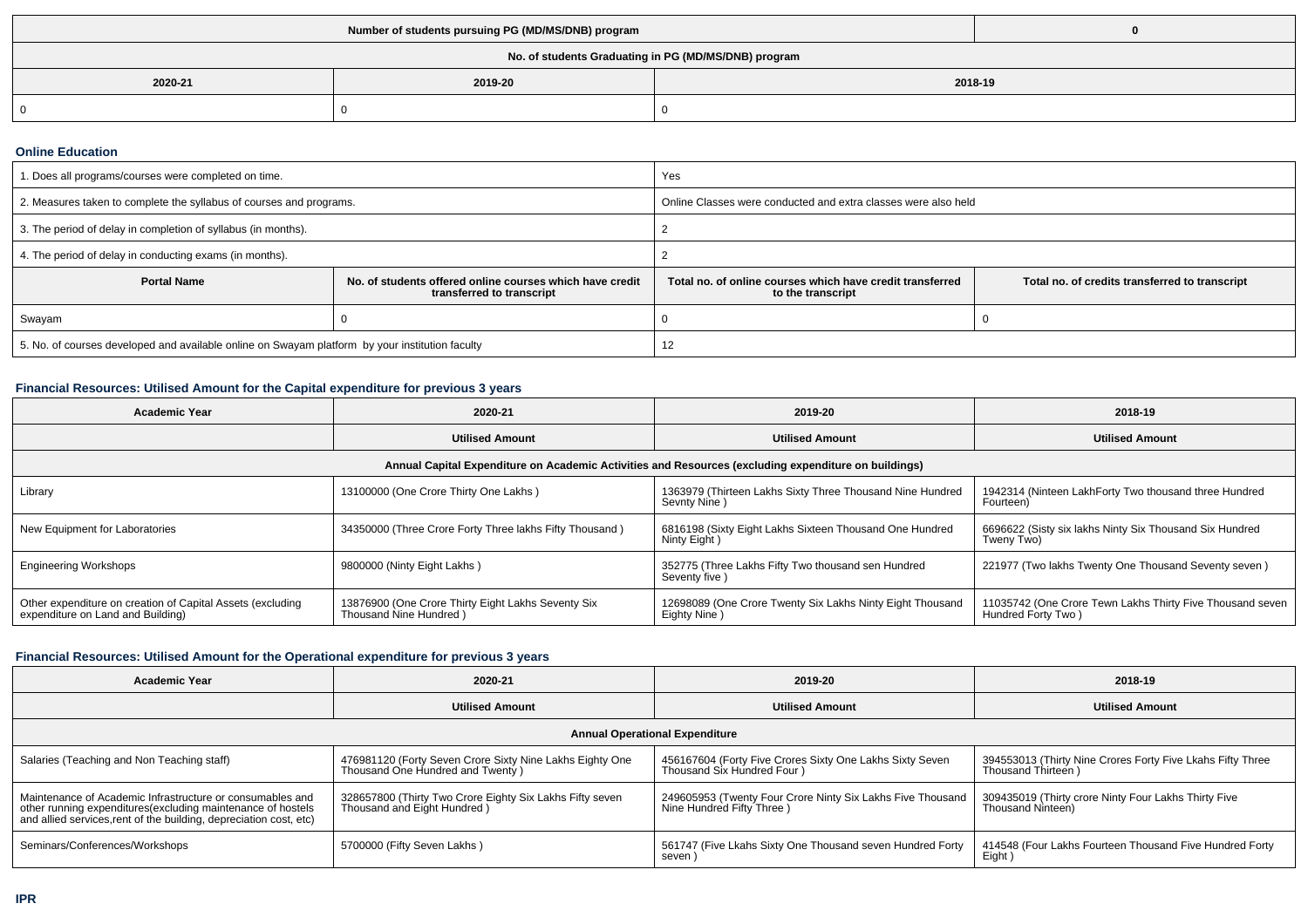| Calendar year            | 2020 | 2019 | 2018 |
|--------------------------|------|------|------|
| No. of Patents Published |      |      |      |
| No. of Patents Granted   |      |      |      |

# **Sponsored Research Details**

| <b>Financial Year</b>                    | 2020-21                                | 2019-20                     | 2018-19              |
|------------------------------------------|----------------------------------------|-----------------------------|----------------------|
| Total no. of Sponsored Projects          | 23                                     | 20                          | -12                  |
| Total no. of Funding Agencies            |                                        | 13                          |                      |
| Total Amount Received (Amount in Rupees) | 228900000                              | 221000000                   | 120000000            |
| Amount Received in Words                 | Twenty Two Crores Eighty Nine Thousand | Twenty Two Crores Ten Lakhs | <b>Twelve Crores</b> |

# **Consultancy Project Details**

| <b>Financial Year</b>                    | 2020-21                    | 2019-20   | 2018-19 |
|------------------------------------------|----------------------------|-----------|---------|
| Total no. of Consultancy Projects        |                            |           |         |
| Total no. of Client Organizations        |                            |           |         |
| Total Amount Received (Amount in Rupees) | 340000                     | 100000    |         |
| Amount Received in Words                 | Three Lakhs Forty Thousand | One Lakhs | Zero    |

# **Executive Development Program/Management Development Programs**

| <b>Financial Year</b>                                                            | 2020-21                        | 2019-20 | 2018-19 |
|----------------------------------------------------------------------------------|--------------------------------|---------|---------|
| Total no. of Executive Development Programs/ Management<br>Development Programs  |                                |         |         |
| Total no. of Participants                                                        | 192                            |         |         |
| Total Annual Earnings (Amount in Rupees)(Excluding Lodging<br>& Boarding Charges | 342000                         |         |         |
| Total Annual Earnings in Words                                                   | Three Lakhs Forty Two Thousand | Zero    | Zero    |

# **PCS Facilities: Facilities of physically challenged students**

| 1. Do your institution buildings have Lifts/Ramps?                                                                                                         | Yes, more than 80% of the buildings |
|------------------------------------------------------------------------------------------------------------------------------------------------------------|-------------------------------------|
| 2. Do your institution have provision for walking aids, including wheelchairs and transportation from one building to another for<br>handicapped students? | Yes                                 |
| 3. Do your institution buildings have specially designed toilets for handicapped students?                                                                 | Yes, more than 80% of the buildings |

### **Accreditation**

### **NBA Accreditation**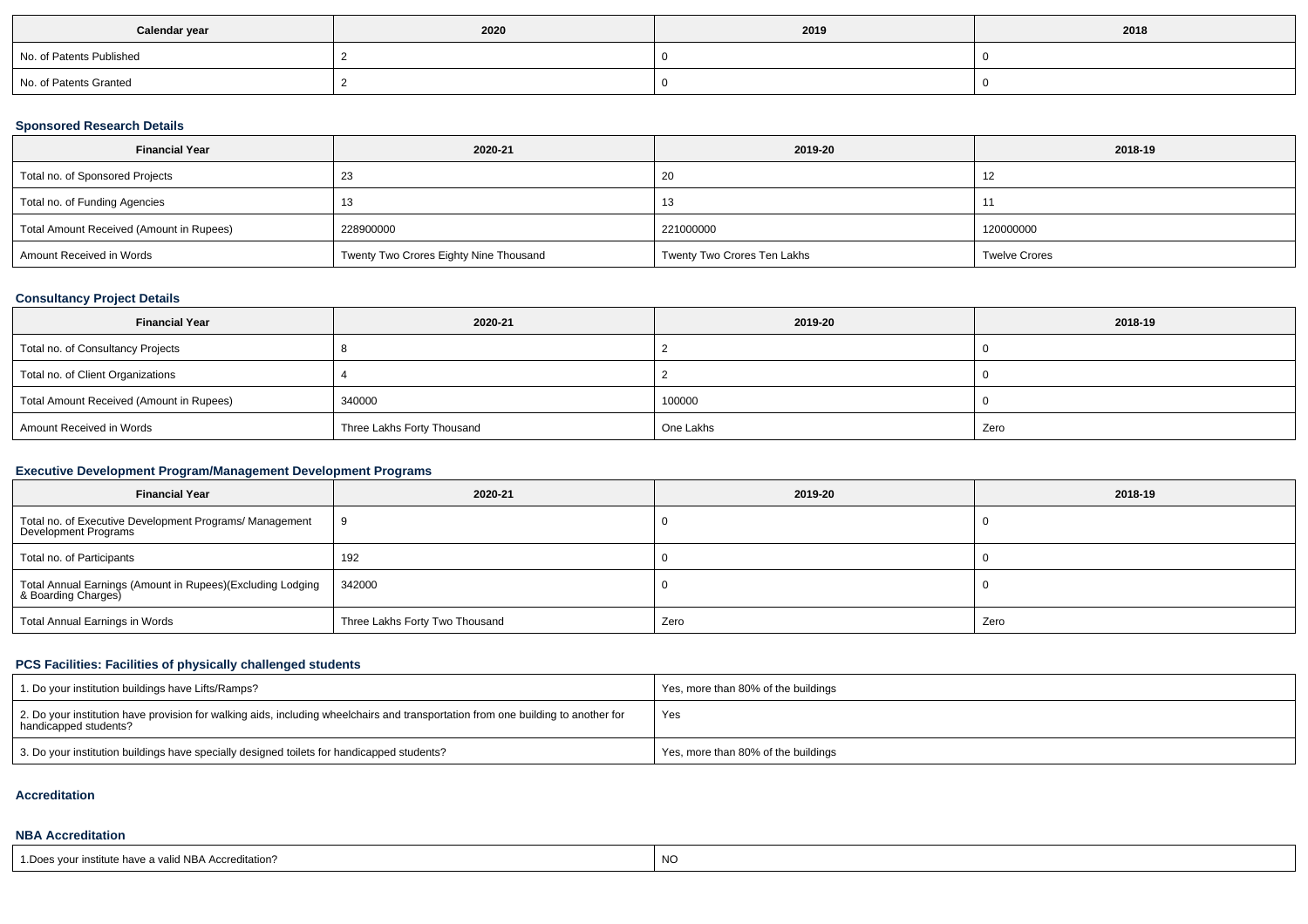### **NAAC Accreditation**

| 1. Does your institute have a valid NAAC Accreditation? |            | YES                       |      |  |  |  |
|---------------------------------------------------------|------------|---------------------------|------|--|--|--|
| Valid from                                              |            | Valid upto<br><b>CGPA</b> |      |  |  |  |
| 02-05-2017                                              | 01-05-2022 |                           | 2.80 |  |  |  |

### **Faculty Details**

| Srno            | Name                              | Age | Designation                                         | Gender | Qualification                          | <b>Experience (In</b><br>Months) | <b>Currently working</b><br>with institution? | <b>Joining Date</b> | <b>Leaving Date</b>      | <b>Association type</b> |
|-----------------|-----------------------------------|-----|-----------------------------------------------------|--------|----------------------------------------|----------------------------------|-----------------------------------------------|---------------------|--------------------------|-------------------------|
| $\overline{1}$  | Ar RAHUL PATHAK                   | 34  | <b>Assistant Professor</b>                          | Male   | M.Arch.                                | 114                              | Yes                                           | 05-07-2018          | $\overline{\phantom{a}}$ | Regular                 |
| 2               | Ar RAINA GARG                     | 45  | Associate Professor                                 | Female | M.Arch.                                | 245                              | Yes                                           | 18-07-2018          | $\sim$                   | Regular                 |
| 3               | Ar ANKITA SINGH                   | 32  | <b>Assistant Professor</b>                          | Female | M.Arch.                                | 134                              | Yes                                           | 01-08-2016          | $\overline{\phantom{a}}$ | Regular                 |
| $\overline{4}$  | Ar Arvind Kumar<br>Singh          | 48  | Associate Professor                                 | Male   | M.Arch.                                | 240                              | Yes                                           | 28-08-2021          | $\overline{\phantom{a}}$ | Regular                 |
| $5\overline{5}$ | Ar NEERAJ GUPTA                   | 51  | Professor                                           | Male   | M.Arch.                                | 321                              | Yes                                           | 18-07-2016          | $\sim$                   | Regular                 |
| 6               | Ar POOJA<br><b>AGARWAL</b>        | 36  | Assistant Professor                                 | Female | Master of Urban &<br>Regional Planning | 87                               | Yes                                           | 27-07-2018          | $\overline{\phantom{a}}$ | Regular                 |
| $\overline{7}$  | Ar PRADEEP<br><b>KUMAR YADAV</b>  | 34  | <b>Assistant Professor</b>                          | Male   | B. Arch                                | 118                              | Yes                                           | 05-09-2011          | $\sim$                   | Regular                 |
| 8               | Ar SANDEEP<br><b>KUMAR MISHRA</b> | 42  | Associate Professor                                 | Male   | M.Arch.                                | 204                              | Yes                                           | 02-07-2010          | $\mathbf{u}$             | Regular                 |
| 9               | Ar SHADI LAL                      | 36  | <b>Assistant Professor</b>                          | Male   | Master of Urban &<br>Regional Planning | 121                              | Yes                                           | 12-06-2015          | $\mathbf{u}$             | Regular                 |
| 10              | Ar SURJEET SINGH                  | 36  | <b>Assistant Professor</b>                          | Male   | M.Arch.                                | 131                              | Yes                                           | 14-08-2013          | $\overline{\phantom{a}}$ | Regular                 |
| 11              | Dr Ar Soma Anil<br>Mishra         | 51  | Dean / Principal /<br>Director / Vice<br>Chancellor | Female | Ph.D                                   | 336                              | Yes                                           | 25-08-2021          | $\sim$                   | Regular                 |
| 12              | Dr SANDEEP ARYA                   | 43  | Assistant Professor                                 | Male   | Ph.D                                   | 162                              | Yes                                           | 28-08-2003          | $\overline{\phantom{a}}$ | Regular                 |
| 13              | Er DEVESH<br><b>PANDEY</b>        | 50  | <b>Assistant Professor</b>                          | Male   | M.Tech                                 | 247                              | Yes                                           | 10-09-2007          | $\overline{\phantom{a}}$ | Visiting                |
| 14              | <b>M S KHAN</b>                   | 76  | Other                                               | Male   | Master of Urban &<br>Regional Planning | 567                              | Yes                                           | 01-11-2007          | $\mathbf{u}$             | Adhoc / Contractual     |
| 15              | <b>ALOK GUPTA</b>                 | 46  | Other                                               | Male   | Ph.D                                   | 156                              | Yes                                           | 09-11-2009          | $\mathbf{u}$             | Adhoc / Contractual     |
| 16              | <b>ANURAG GUPTA</b>               | 34  | Other                                               | Male   | M.Tech                                 | 167                              | Yes                                           | 01-11-2021          | $\overline{\phantom{a}}$ | Adhoc / Contractual     |
| 17              | <b>CHAMPAKA</b>                   | 31  | Other                                               | Female | M.Tech                                 | 26                               | Yes                                           | 25-10-2021          | $\sim$                   | Adhoc / Contractual     |
| 18              | Dr Pallavi Pushp                  | 33  | <b>Assistant Professor</b>                          | Female | M.Tech                                 | 42                               | Yes                                           | 01-05-2018          | $\sim$                   | Adhoc / Contractual     |
| 19              | Dr Pawan Singotia                 | 36  | Assistant Professor                                 | Male   | Ph.D                                   | 39                               | Yes                                           | 29-09-2018          | $\overline{\phantom{a}}$ | Adhoc / Contractual     |
| 20              | Dr ABHAY<br><b>UPADHYAY</b>       | 37  | <b>Assistant Professor</b>                          | Male   | Ph.D                                   | 34                               | Yes                                           | 28-09-2018          | $\overline{\phantom{a}}$ | Adhoc / Contractual     |
| 21              | Dr Anand Kumar<br>Pandey          | 42  | <b>Assistant Professor</b>                          | Male   | Ph.D                                   | 93                               | Yes                                           | 21-10-2013          | $\overline{\phantom{a}}$ | Regular                 |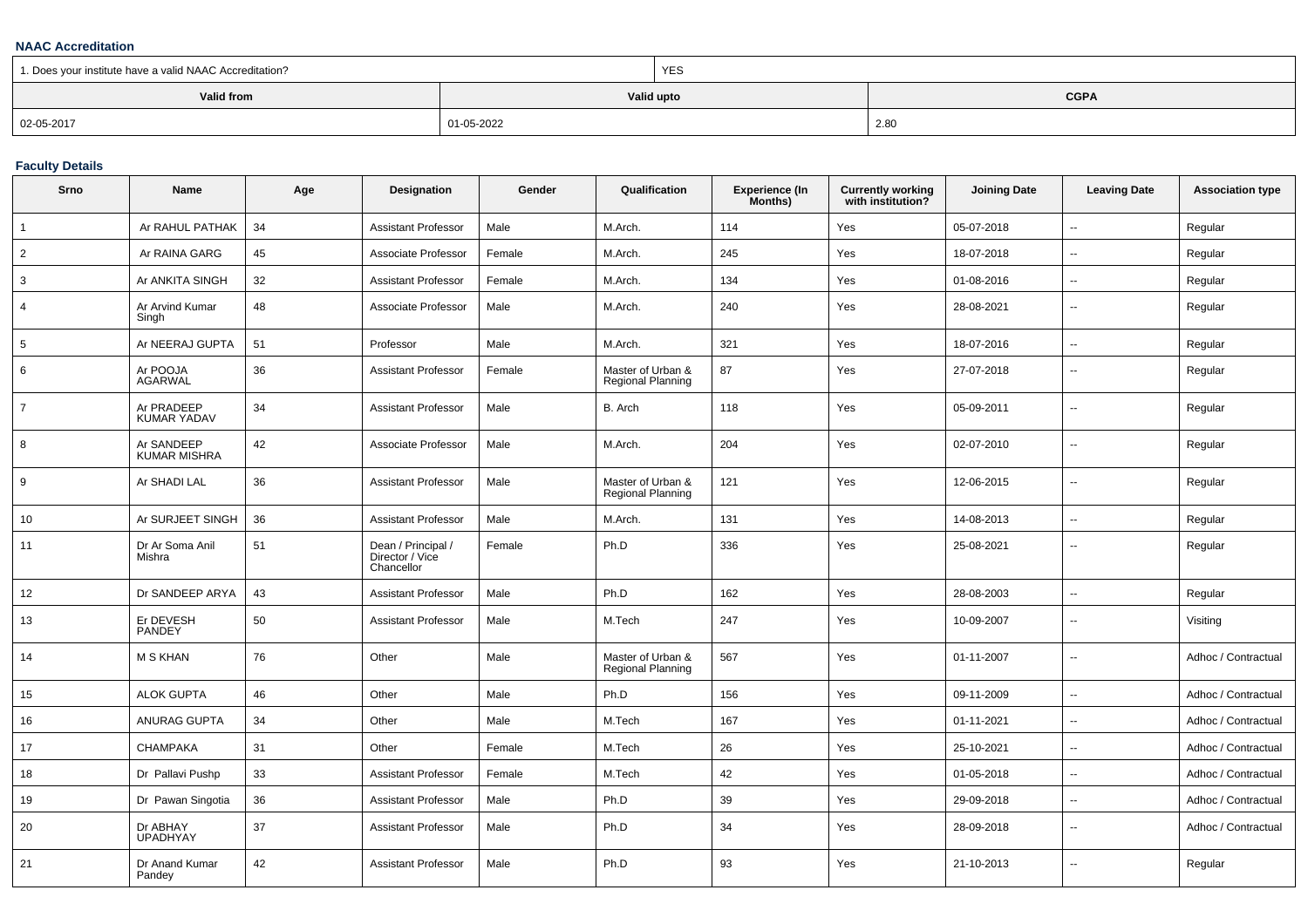| 22 | Dr ANUPAM VYAS                 | 38 | <b>Assistant Professor</b> | Male   | Ph.D   | 165 | Yes | 01-08-2017 | $\overline{\phantom{a}}$ | Regular             |
|----|--------------------------------|----|----------------------------|--------|--------|-----|-----|------------|--------------------------|---------------------|
| 23 | Dr Gaurav Srivastav            | 36 | <b>Assistant Professor</b> | Male   | Ph.D   | 42  | Yes | 01-05-2018 | $\sim$                   | Adhoc / Contractual |
| 24 | Dr LALIT KUMAR<br><b>GUPTA</b> | 43 | <b>Assistant Professor</b> | Male   | Ph.D   | 187 | Yes | 06-05-2006 | $\overline{\phantom{a}}$ | Regular             |
| 25 | Dr LAXMI<br><b>UPADHYAYA</b>   | 37 | <b>Assistant Professor</b> | Female | Ph.D   | 127 | Yes | 25-10-2013 | $\overline{\phantom{a}}$ | Regular             |
| 26 | Dr NAUSAD A<br><b>SIDDIQUI</b> | 47 | <b>Assistant Professor</b> | Male   | Ph.D   | 220 | Yes | 05-03-2003 | $\overline{\phantom{a}}$ | Regular             |
| 27 | Dr S K Katiyar                 | 52 | Professor                  | Male   | Ph.D   | 300 | Yes | 01-01-2000 | $\overline{\phantom{a}}$ | Regular             |
| 28 | Dr SADIK KHAN                  | 39 | <b>Assistant Professor</b> | Male   | Ph.D   | 175 | Yes | 28-11-2011 | $\overline{\phantom{a}}$ | Regular             |
| 29 | Dr Shubhangi Nigam             | 40 | <b>Assistant Professor</b> | Female | Ph.D   | 175 | Yes | 06-12-2012 | $\overline{\phantom{a}}$ | Regular             |
| 30 | Er A P S Gaur                  | 51 | <b>Assistant Professor</b> | Male   | M.E.   | 313 | Yes | 03-09-2003 | $\overline{\phantom{a}}$ | Regular             |
| 31 | Er Alok Kumar                  | 32 | Other                      | Male   | M.Tech | 26  | Yes | 25-07-2019 | $\overline{\phantom{a}}$ | Adhoc / Contractual |
| 32 | Er Ankita singh                | 26 | Other                      | Male   | M.Tech | 23  | Yes | 20-08-2019 | $\overline{\phantom{a}}$ | Other               |
| 33 | Er Avaneet kumar               | 27 | <b>Assistant Professor</b> | Male   | M.Tech | 42  | Yes | 01-02-2018 | $\overline{\phantom{a}}$ | Adhoc / Contractual |
| 34 | Er Brajesh Kumar<br>Lodhi      | 33 | <b>Assistant Professor</b> | Male   | M.Tech | 48  | Yes | 01-08-2017 | $\overline{\phantom{a}}$ | Regular             |
| 35 | Er Deepak<br>chaurasia         | 30 | <b>Assistant Professor</b> | Male   | M.Tech | 42  | Yes | 17-01-2018 | $\overline{\phantom{a}}$ | Adhoc / Contractual |
| 36 | Er Dinesh Dwivedi              | 46 | <b>Assistant Professor</b> | Male   | M.Tech | 188 | Yes | 20-12-2006 | $\overline{\phantom{a}}$ | Regular             |
| 37 | Er Ikroop Kaur<br>Verma        | 42 | <b>Assistant Professor</b> | Female | M.Tech | 199 | Yes | 06-12-2006 | $\overline{\phantom{a}}$ | Regular             |
| 38 | Er Navneet Pathak              | 31 | <b>Assistant Professor</b> | Male   | M.Tech | 42  | Yes | 01-01-2018 | $\overline{\phantom{a}}$ | Adhoc / Contractual |
| 39 | Er Neha Jain                   | 42 | <b>Assistant Professor</b> | Female | M.E.   | 126 | Yes | 12-01-2011 | $\overline{\phantom{a}}$ | Regular             |
| 40 | Er Rahul Shukla                | 32 | <b>Assistant Professor</b> | Male   | M.Tech | 91  | Yes | 10-10-2013 | $\overline{\phantom{a}}$ | Regular             |
| 41 | Er Raj kumar singh             | 31 | <b>Assistant Professor</b> | Male   | M.Tech | 42  | Yes | 19-01-2018 | $\overline{\phantom{a}}$ | Adhoc / Contractual |
| 42 | Er Ravi Kumar                  | 34 | <b>Assistant Professor</b> | Male   | M.Tech | 115 | Yes | 25-10-2013 | $\overline{\phantom{a}}$ | Regular             |
| 43 | Er Sadaf Nazir                 | 32 | <b>Assistant Professor</b> | Female | M.Tech | 42  | Yes | 01-02-2018 | $\overline{\phantom{a}}$ | Adhoc / Contractual |
| 44 | Er Sandip Mishra               | 38 | <b>Assistant Professor</b> | Male   | M.Tech | 103 | Yes | 11-10-2013 | $\overline{\phantom{a}}$ | Regular             |
| 45 | Er Satyendra<br>Upadhyaya      | 33 | <b>Assistant Professor</b> | Male   | M.Tech | 85  | Yes | 01-08-2017 | $\mathbf{u}$             | Regular             |
| 46 | Er Shashikant<br>Verma         | 37 | <b>Assistant Professor</b> | Male   | M.Tech | 157 | Yes | 13-10-2013 | Ξ.                       | Regular             |
| 47 | ER SHASHIKANT<br><b>VERMA</b>  | 44 | <b>Assistant Professor</b> | Male   | M.Tech | 199 | Yes | 31-05-2006 | $\overline{\phantom{a}}$ | Regular             |
| 48 | Er Souvik Maiti                | 34 | <b>Assistant Professor</b> | Male   | M.Tech | 72  | Yes | 01-04-2018 | $\overline{\phantom{a}}$ | Adhoc / Contractual |
| 49 | Er Vivek Yadav                 | 29 | Assistant Professor        | Male   | M.Tech | 39  | Yes | 29-09-2018 | ۰.                       | Adhoc / Contractual |
| 50 | ER ZAKIR ALI                   | 37 | <b>Assistant Professor</b> | Male   | Ph.D   | 144 | Yes | 05-09-2009 | ۰.                       | Regular             |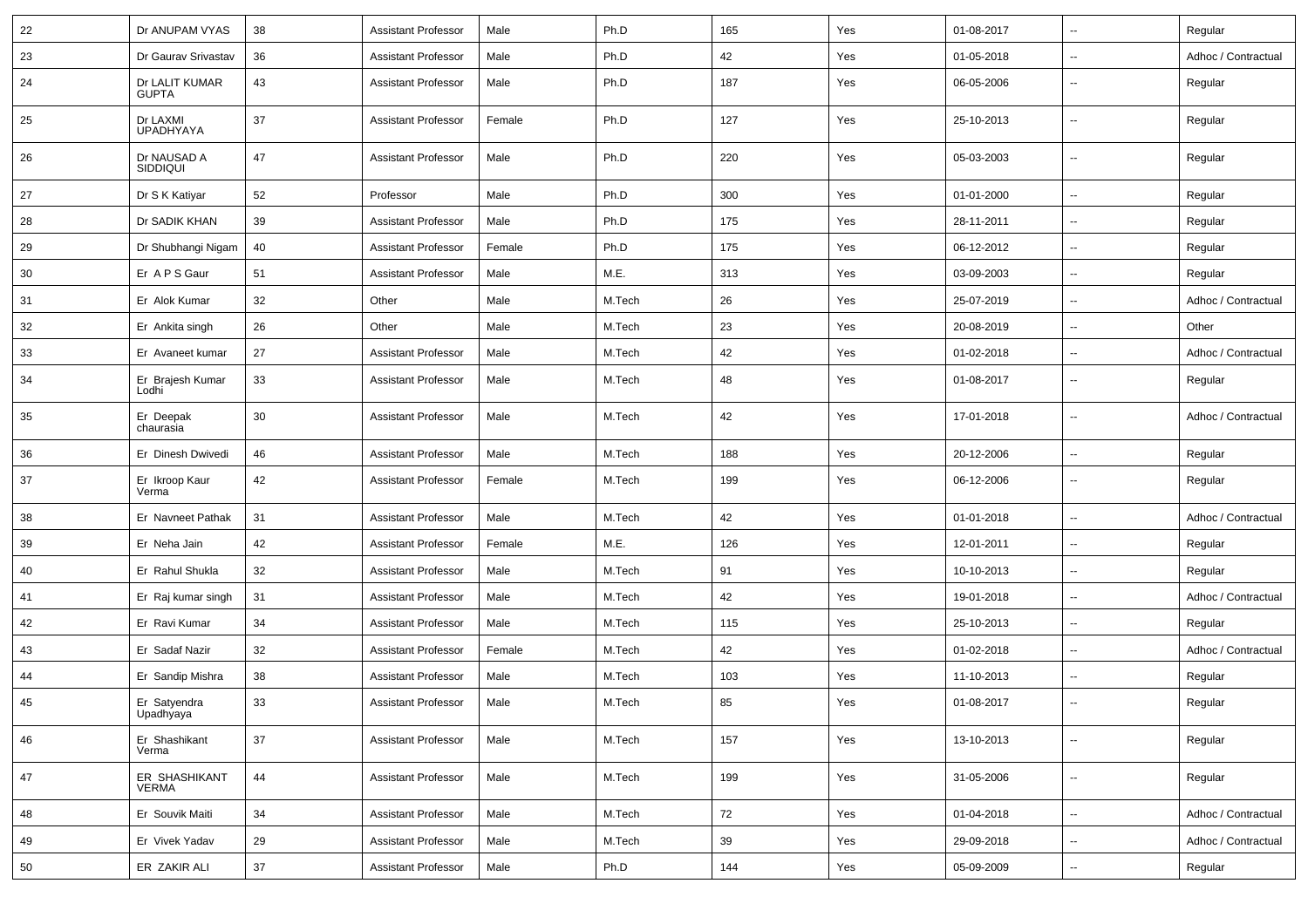| 51 | Er AKANKSHA<br><b>GUPTA</b>                     | 33 | <b>Assistant Professor</b>                          | Female | M.Tech | 93  | Yes | 15-10-2013 | ۰.                       | Regular             |
|----|-------------------------------------------------|----|-----------------------------------------------------|--------|--------|-----|-----|------------|--------------------------|---------------------|
| 52 | Er AKHILESH<br><b>KUMAR</b>                     | 42 | <b>Assistant Professor</b>                          | Male   | M.Tech | 187 | Yes | 08-08-2017 | $\sim$                   | Regular             |
| 53 | Er Anjali Srivastava                            | 30 | Assistant Professor                                 | Female | M.Tech | 69  | Yes | 13-10-2018 | $\sim$                   | Regular             |
| 54 | Er ANURAG<br><b>KUMAR</b>                       | 34 | <b>Assistant Professor</b>                          | Male   | M.Tech | 115 | Yes | 18-08-2017 | --                       | Regular             |
| 55 | Er B P GUPTA                                    | 53 | <b>Assistant Professor</b>                          | Male   | M.Tech | 296 | Yes | 06-12-2006 | $\overline{\phantom{a}}$ | Regular             |
| 56 | Er BIKARAM<br><b>BAHADUR</b><br><b>NIRANJAN</b> | 40 | <b>Assistant Professor</b>                          | Male   | M.Tech | 111 | Yes | 18-08-2008 | --                       | Regular             |
| 57 | Er Brajendra Shukla                             | 57 | <b>Assistant Professor</b>                          | Male   | M.Tech | 240 | Yes | 06-09-2003 | $\overline{\phantom{a}}$ | Regular             |
| 58 | Er Jitendra Verma                               | 34 | <b>Assistant Professor</b>                          | Male   | M.Tech | 103 | Yes | 10-10-2013 | Ξ.                       | Regular             |
| 59 | Er Jitin kumar goyal                            | 34 | <b>Assistant Professor</b>                          | Male   | M.Tech | 42  | Yes | 01-01-2018 | ۰.                       | Adhoc / Contractual |
| 60 | Er Junaid Ahmad<br>Pandith                      | 31 | <b>Assistant Professor</b>                          | Male   | M.Tech | 42  | Yes | 15-10-2018 | $\overline{a}$           | Adhoc / Contractual |
| 61 | Er KESHAV KUMAR<br>TIWARI                       | 29 | <b>Assistant Professor</b>                          | Male   | M.Tech | 72  | Yes | 01-08-2017 | $\overline{\phantom{a}}$ | Regular             |
| 62 | Er LAKHAN<br><b>SINGH</b>                       | 43 | <b>Assistant Professor</b>                          | Male   | M.Tech | 180 | Yes | 06-12-2006 | --                       | Regular             |
| 63 | Er MAHENDRA<br>PRATAP SINGH                     | 42 | <b>Assistant Professor</b>                          | Male   | M.Tech | 128 | Yes | 28-11-2011 | Ξ.                       | Regular             |
| 64 | Er MANOJ VERMA                                  | 33 | <b>Assistant Professor</b>                          | Male   | M.Tech | 91  | Yes | 08-04-2017 | Ξ.                       | Regular             |
| 65 | Er Mukul Saxena                                 | 46 | <b>Assistant Professor</b>                          | Male   | M.Tech | 224 | Yes | 06-03-2003 | $\overline{\phantom{a}}$ | Regular             |
| 66 | Er PRIYANKA<br>PANDEY                           | 34 | Assistant Professor                                 | Female | M.Tech | 127 | Yes | 01-08-2017 | --                       | Regular             |
| 67 | Er RAJESH KUMAR<br><b>VERMA</b>                 | 44 | Assistant Professor                                 | Male   | M.Tech | 197 | Yes | 31-05-2006 | --                       | Regular             |
| 68 | Er Ram Singh<br>Kushwaha                        | 48 | Assistant Professor                                 | Male   | M.Tech | 199 | Yes | 10-10-2013 | $\overline{\phantom{a}}$ | Regular             |
| 69 | Er SAKSHI DUBEY                                 | 32 | Assistant Professor                                 | Female | M.Tech | 131 | Yes | 02-08-2017 | ⊷.                       | Regular             |
| 70 | Er SAURABH<br><b>NAMDEV</b>                     | 36 | Assistant Professor                                 | Male   | M.Tech | 42  | Yes | 28-09-2018 | ۰.                       | Adhoc / Contractual |
| 71 | Er VIJAY KUMAR<br><b>VERMA</b>                  | 41 | <b>Assistant Professor</b>                          | Male   | M.Tech | 187 | Yes | 07-08-2008 | --                       | Regular             |
| 72 | Er Vishal Arya                                  | 36 | <b>Assistant Professor</b>                          | Male   | M.Tech | 93  | Yes | 10-10-2013 | $\sim$                   | Regular             |
| 73 | <b>GAURAV VARMA</b>                             | 29 | Other                                               | Male   | M.Tech | 24  | Yes | 29-10-2021 | $\overline{\phantom{a}}$ | Adhoc / Contractual |
| 74 | <b>MOIRANGTHEM</b><br>MOURDHAJA<br><b>SINGH</b> | 50 | Dean / Principal /<br>Director / Vice<br>Chancellor | Male   | Ph.D   | 248 | Yes | 02-11-1999 | --                       | Regular             |
| 75 | Mr Brijendra kumar<br>Kashyap                   | 39 | <b>Assistant Professor</b>                          | Male   | M.Sc.  | 192 | Yes | 06-11-2013 | $\overline{\phantom{a}}$ | Regular             |
| 76 | Ms Saumya<br>Sirothiya                          | 25 | Other                                               | Female | M.Sc.  | 24  | Yes | 22-07-2019 | ⊷.                       | Other               |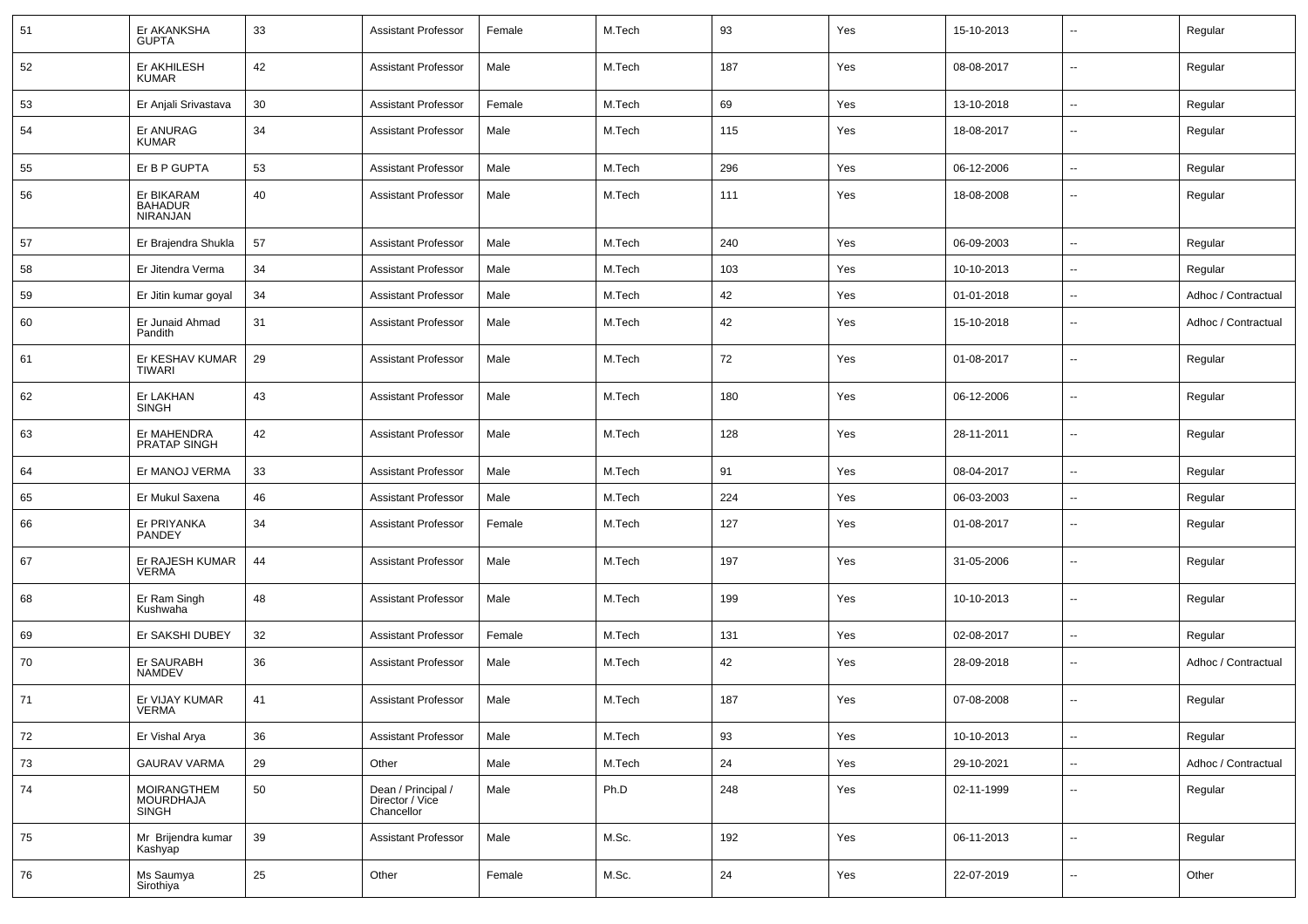| 77  | PRASHANT SINGH<br><b>SOLANKI</b>   | 34     | Other                      | Male   | <b>MBA</b> | 156            | Yes | 04-01-2017 | $\overline{\phantom{a}}$ | Adhoc / Contractual |
|-----|------------------------------------|--------|----------------------------|--------|------------|----------------|-----|------------|--------------------------|---------------------|
| 78  | RAJAT KUSHWAHA                     | 28     | Other                      | Male   | M.Tech     | 24             | Yes | 23-10-2021 | $\overline{\phantom{a}}$ | Adhoc / Contractual |
| 79  | RITU MASANDRA                      | 27     | Other                      | Female | M.Sc.      | 24             | Yes | 24-07-2019 | $\overline{\phantom{a}}$ | Adhoc / Contractual |
| 80  | SAIYED TAZEN ALI                   | 40     | Other                      | Male   | M.Tech     | 156            | Yes | 27-10-2021 | $\sim$                   | Adhoc / Contractual |
| 81  | SANDHYA SINGH                      | 32     | Other                      | Female | M.Tech     | 30             | Yes | 26-10-2021 | $\overline{\phantom{a}}$ | Adhoc / Contractual |
| 82  | <b>SHALINI TRIVEDI</b>             | 43     | Other                      | Female | Ph.D       | 144            | Yes | 09-02-2014 | $\sim$                   | Adhoc / Contractual |
| 83  | SHRADDHA<br><b>TRIPATHI</b>        | 24     | Other                      | Female | M.Tech     | $\overline{2}$ | Yes | 25-10-2021 | $\sim$                   | Adhoc / Contractual |
| 84  | <b>SMITA SANKHWAR</b>              | 29     | Other                      | Female | M.Tech     | 33             | Yes | 25-10-2021 | $\sim$                   | Adhoc / Contractual |
| 85  | <b>SURABHI</b><br><b>MUKHERJEE</b> | 34     | Other                      | Female | M. Phil    | 115            | Yes | 09-12-2020 | $\overline{\phantom{a}}$ | Adhoc / Contractual |
| 86  | YASHI SAXENA                       | 32     | Other                      | Female | M. Phil    | 108            | Yes | 05-09-2012 | $\overline{\phantom{a}}$ | Adhoc / Contractual |
| 87  | Abhinav Srivastava                 | 37     | Lecturer                   | Male   | <b>MCA</b> | 144            | Yes | 10-10-2010 | $\overline{\phantom{a}}$ | Visiting            |
| 88  | Amarjot Verma                      | 46     | <b>Assistant Professor</b> | Female | Ph.D       | 180            | Yes | 01-09-2007 | $\sim$                   | Regular             |
| 89  | Archana Verma                      | 47     | Professor                  | Female | Ph.D       | 276            | Yes | 01-11-1999 | $\overline{\phantom{a}}$ | Regular             |
| 90  | Dr AMIT PAL                        | 55     | Other                      | Male   | Ph.D       | 312            | Yes | 03-09-2003 | $\overline{\phantom{a}}$ | Visiting            |
| 91  | DR RITU SHARMA                     | 38     | Other                      | Female | Ph.D       | 110            | Yes | 11-10-2013 | $\sim$                   | Visiting            |
| 92  | Dr SHIPRA GUPTA                    | 41     | Other                      | Female | Ph.D       | 132            | Yes | 28-10-2013 | $\sim$                   | Visiting            |
| 93  | Ekta Bhatia                        | 38     | Lecturer                   | Female | Ph.D       | 84             | Yes | 10-06-2015 | $\overline{\phantom{a}}$ | Visiting            |
| 94  | Kamal Bhatia                       | 44     | <b>Assistant Professor</b> | Male   | Ph.D       | 204            | Yes | 17-11-2005 | $\overline{\phantom{a}}$ | Regular             |
| 95  | Mr AKASH SAXENA                    | 46     | Other                      | Male   | <b>MBA</b> | 252            | Yes | 06-01-2021 | $\sim$                   | Visiting            |
| 96  | Pankaj Atri                        | 62     | Professor                  | Male   | Ph.D       | 504            | Yes | 10-04-1986 | $\overline{\phantom{a}}$ | Regular             |
| 97  | Poonam Puri                        | 51     | Professor                  | Female | Ph.D       | 300            | Yes | 29-10-2000 | $\sim$                   | Regular             |
| 98  | SHELLY GOYAL                       | 34     | Other                      | Female | <b>MBA</b> | 48             | Yes | 01-02-2021 | $\overline{\phantom{a}}$ | Visiting            |
| 99  | Shipra Saxena                      | 45     | <b>Assistant Professor</b> | Female | Ph.D       | 144            | Yes | 23-10-2010 | $\overline{\phantom{a}}$ | Regular             |
| 100 | Sunil K Kabia                      | 51     | Professor                  | Male   | Ph.D       | 348            | Yes | 10-01-2010 | $\sim$                   | Visiting            |
| 101 | Dr Alok Mahor                      | 41     | <b>Assistant Professor</b> | Male   | Ph.D       | 156            | Yes | 21-08-2008 |                          | Regular             |
| 102 | Dr Ankit Shrivastava               | 39     | <b>Assistant Professor</b> | Male   | Ph.D       | 164            | Yes | 01-10-2021 | $\overline{\phantom{a}}$ | Visiting            |
| 103 | Dr Bhawna Sharma                   | 41     | <b>Assistant Professor</b> | Female | Ph.D       | 184            | Yes | 29-08-2007 | $\overline{\phantom{a}}$ | Regular             |
| 104 | Dr Girish Chandra<br>Soni          | $37\,$ | <b>Assistant Professor</b> | Male   | Ph.D       | 179            | Yes | 04-10-2006 | $\overline{\phantom{a}}$ | Regular             |
| 105 | Dr Lavkush Dwivedi                 | 38     | <b>Assistant Professor</b> | Male   | Ph.D       | 116            | Yes | 11-09-2021 | $\overline{\phantom{a}}$ | Visiting            |
| 106 | Dr Nandlal Singh                   | 45     | <b>Assistant Professor</b> | Male   | Ph.D       | 167            | Yes | 29-09-2007 | $\sim$                   | Regular             |
| 107 | Dr Nirmala Devi                    | $38\,$ | <b>Assistant Professor</b> | Female | Ph.D       | 153            | Yes | 01-12-2011 | $\overline{\phantom{a}}$ | Regular             |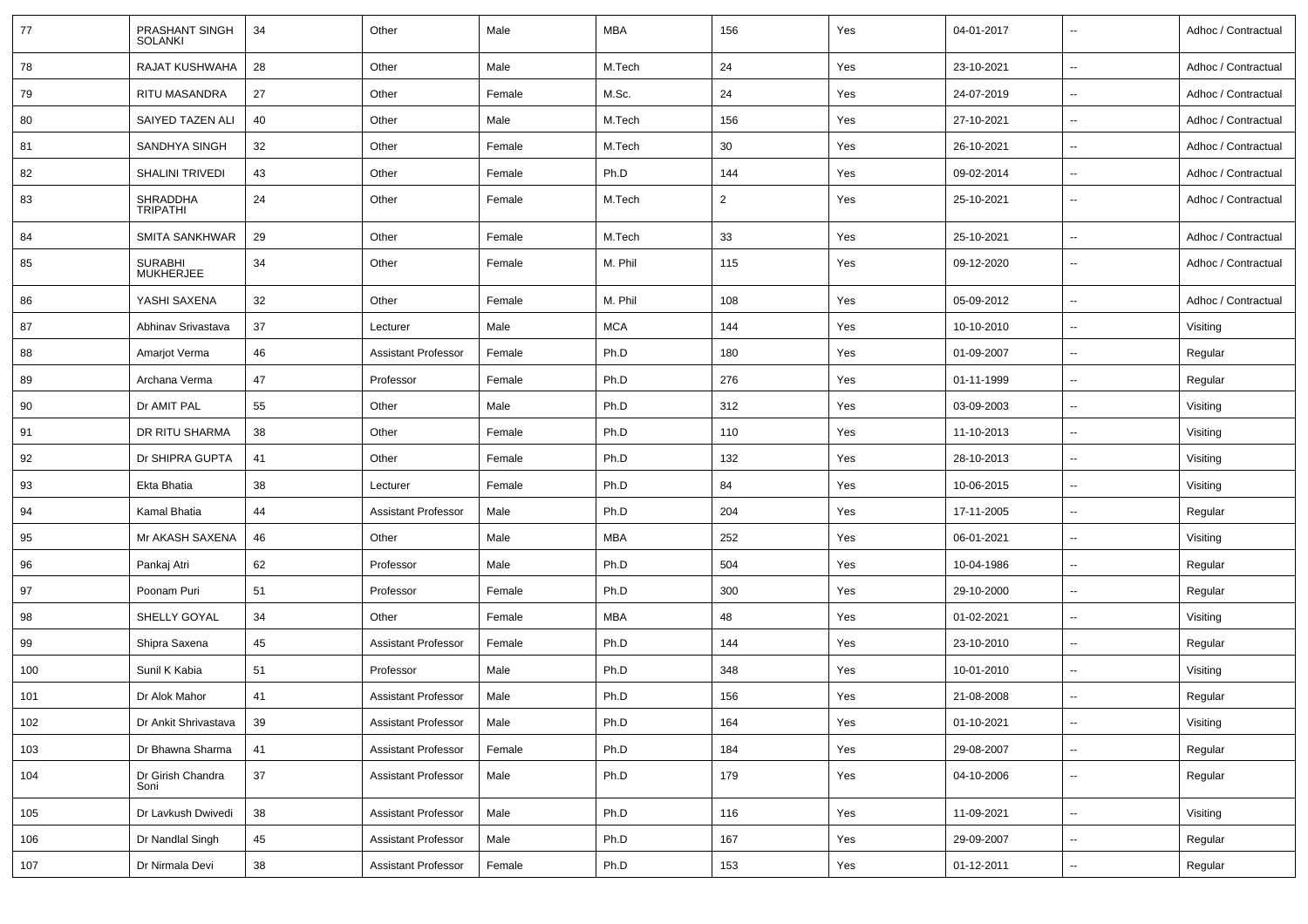| 108 | Dr Pankaj Singh<br>Niranjan        | 40 | <b>Assistant Professor</b> | Male   | Ph.D               | 159 | Yes | 18-08-2008 | -−                       | Regular  |
|-----|------------------------------------|----|----------------------------|--------|--------------------|-----|-----|------------|--------------------------|----------|
| 109 | Dr Peeyush<br>Bhardwaj             | 38 | Associate Professor        | Male   | Ph.D               | 180 | Yes | 30-11-2013 | $\overline{\phantom{a}}$ | Regular  |
| 110 | Dr Prem Prakash<br>Singh           | 43 | <b>Assistant Professor</b> | Male   | Ph.D               | 179 | Yes | 15-09-2009 | ⊷.                       | Regular  |
| 111 | Dr Raghuveer<br>Irchhiaya          | 47 | Associate Professor        | Male   | Ph.D               | 247 | Yes | 17-04-2001 | ⊷.                       | Regular  |
| 112 | Dr Rajendra Kumar                  | 45 | <b>Assistant Professor</b> | Male   | Ph.D               | 225 | Yes | 03-10-2002 | ⊷.                       | Visiting |
| 113 | Dr Ram Narayan<br>Prajapati        | 42 | <b>Assistant Professor</b> | Male   | Ph.D               | 148 | Yes | 30-01-2010 | --                       | Regular  |
| 114 | Dr Ramji Swarnkar                  | 42 | <b>Assistant Professor</b> | Male   | Ph.D               | 176 | Yes | 12-12-2006 | Ξ.                       | Regular  |
| 115 | Dr Rishikesh Gupta                 | 38 | <b>Assistant Professor</b> | Male   | Ph.D               | 181 | Yes | 29-08-2007 | --                       | Regular  |
| 116 | Dr Rizwana Khan                    | 35 | <b>Assistant Professor</b> | Female | Ph.D               | 144 | Yes | 29-11-2011 | --                       | Regular  |
| 117 | Dr Sanjay Kumar<br>Jain            | 54 | Associate Professor        | Male   | Ph.D               | 343 | Yes | 12-04-2001 | ⊷.                       | Regular  |
| 118 | Dr Shailendra<br>Kumar             | 46 | <b>Assistant Professor</b> | Male   | Ph.D               | 168 | Yes | 29-08-2007 | $\mathbf{u}$             | Regular  |
| 119 | Dr Shashi Alok                     | 38 | <b>Assistant Professor</b> | Male   | Ph.D               | 169 | Yes | 18-08-2008 | Ξ.                       | Regular  |
| 120 | Dr Shobhit Singh                   | 42 | <b>Assistant Professor</b> | Male   | Ph.D               | 181 | Yes | 29-08-2007 | $\overline{\phantom{a}}$ | Regular  |
| 121 | Dr Sunil Kumar<br>Niranjan         | 42 | <b>Assistant Professor</b> | Male   | Ph.D               | 177 | Yes | 12-12-2006 | -−                       | Regular  |
| 122 | Dr Upendra Kumar<br>Sharma         | 42 | <b>Assistant Professor</b> | Male   | Ph.D               | 196 | Yes | 29-08-2007 | -−                       | Regular  |
| 123 | Dr Vihangesh Kumar<br><b>Dixit</b> | 41 | <b>Assistant Professor</b> | Male   | Ph.D               | 192 | Yes | 11-12-2006 | -−                       | Regular  |
| 124 | Dr Vijay Kumar<br>Singh            | 41 | <b>Assistant Professor</b> | Male   | Ph.D               | 168 | Yes | 29-08-2007 | $\overline{\phantom{a}}$ | Regular  |
| 125 | Dr Vinit Kumar                     | 44 | <b>Assistant Professor</b> | Male   | Ph.D               | 192 | Yes | 10-09-2021 | н.                       | Visiting |
| 126 | Mr Devendra Singh                  | 48 | <b>Assistant Professor</b> | Male   | Master of Pharmacy | 167 | Yes | 29-08-2007 | $\overline{\phantom{a}}$ | Regular  |
| 127 | Prof Sunil Kumar<br>Prajapati      | 46 | Professor                  | Male   | Ph.D               | 243 | Yes | 09-04-2001 | --                       | Regular  |
| 128 | Abhishek Shukla                    | 32 | Lecturer                   | Male   | M.A.(History)      | 54  | Yes | 17-12-2020 | --                       | Visiting |
| 129 | Abhishek Singh                     | 40 | Lecturer                   | Male   | Ph.D               | 114 | Yes | 01-01-2014 | $- -$                    | Visiting |
| 130 | Aparna Agarwal                     | 37 | Lecturer                   | Female | LLM                | 84  | Yes | 22-12-2013 | $\overline{\phantom{a}}$ | Visiting |
| 131 | Ashutosh Dwivedi                   | 31 | Lecturer                   | Male   | M.A.(Sociology)    | 72  | Yes | 22-12-2020 | $\overline{\phantom{a}}$ | Visiting |
| 132 | Dr Prashant Mishra                 | 48 | <b>Assistant Professor</b> | Male   | Ph.D               | 204 | Yes | 30-11-2011 | н.                       | Regular  |
| 133 | Dr Uzma Nishat                     | 36 | Assistant Professor        | Female | Ph.D               | 54  | Yes | 15-01-2019 | $\overline{\phantom{a}}$ | Visiting |
| 134 | Harishankar                        | 60 | <b>Assistant Professor</b> | Male   | LLM                | 204 | Yes | 21-08-2008 | $\sim$                   | Regular  |
| 135 | MAHENDRA<br>KUMAR                  | 45 | <b>Assistant Professor</b> | Male   | Ph.D               | 156 | Yes | 30-11-2011 | $\sim$                   | Regular  |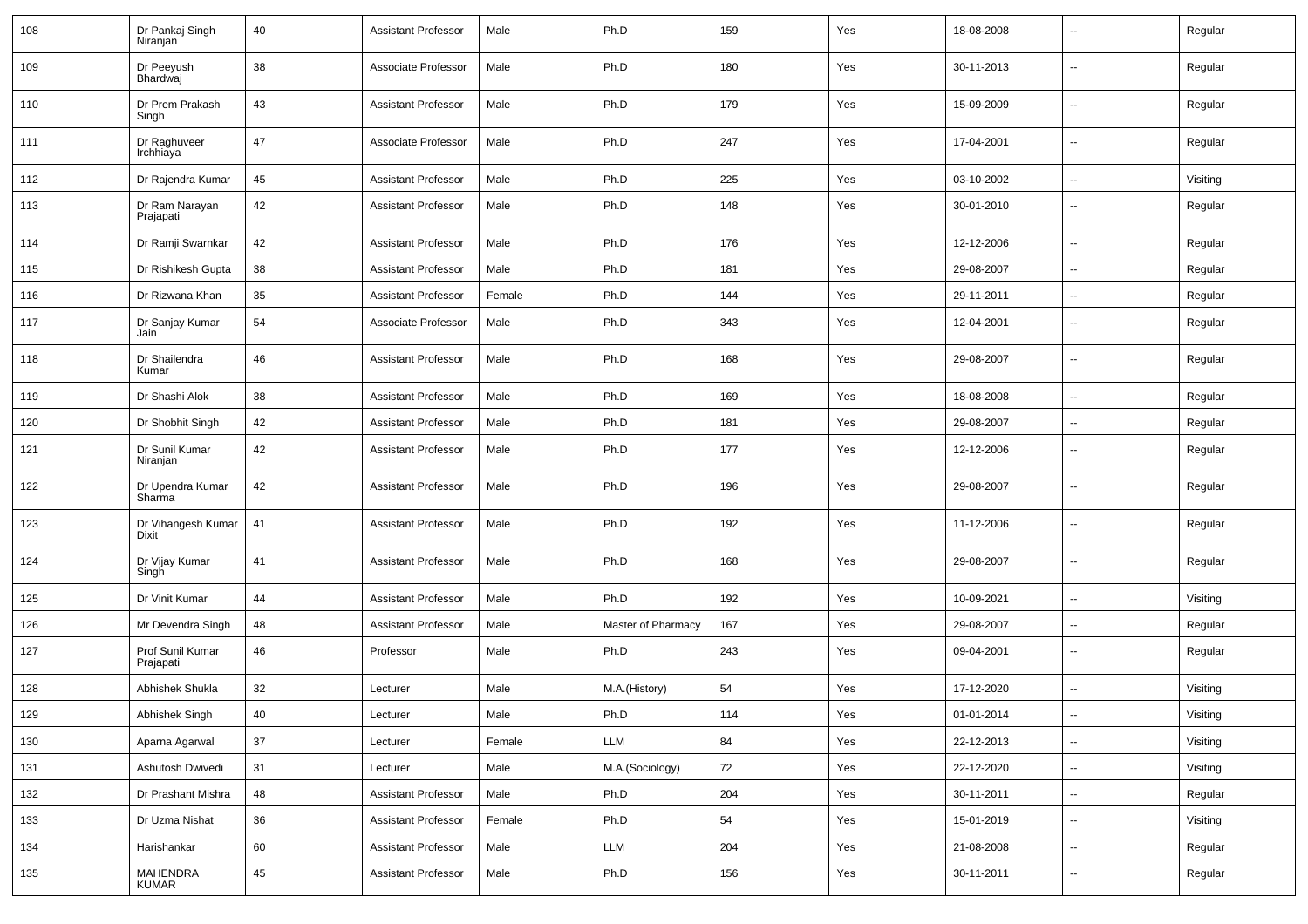| 136 | Manju Kaur                   | 48 | Assistant Professor        | Female | Ph.D    | 132 | Yes | 11-10-2013 | $\sim$                     | Regular  |
|-----|------------------------------|----|----------------------------|--------|---------|-----|-----|------------|----------------------------|----------|
| 137 | Rajesh Kumar Singh           | 50 | <b>Assistant Professor</b> | Male   | Ph.D    | 252 | Yes | 18-07-2001 | $\mathbf{u}$               | Regular  |
| 138 | Ritesh Agarwal               | 43 | <b>Assistant Professor</b> | Male   | M. Phil | 180 | Yes | 15-08-2012 | $\mathbf{u}$               | Regular  |
| 139 | Sandeep Kumar<br>Verma       | 42 | Lecturer                   | Male   | Ph.D    | 180 | Yes | 23-11-2006 | $\overline{\phantom{a}}$   | Visiting |
| 140 | <b>VINOD KUMAR</b>           | 51 | <b>Assistant Professor</b> | Male   | Ph.D    | 216 | Yes | 13-08-2008 | $\sim$                     | Regular  |
| 141 | Prateek Agrawal              | 46 | Professor                  | Male   | Ph.D    | 284 | Yes | 01-11-1999 | $\overline{\phantom{a}}$   | Regular  |
| 142 | Devesh Nigam                 | 50 | Professor                  | Male   | Ph.D    | 284 | Yes | 01-11-1999 | $\overline{a}$             | Regular  |
| 143 | C B Singh                    | 57 | Professor                  | Male   | Ph.D    | 293 | Yes | 02-11-1999 | $\sim$                     | Regular  |
| 144 | S C BHATT                    | 60 | Professor                  | Male   | Ph.D    | 280 | Yes | 01-11-1999 | $\overline{\phantom{a}}$   | Regular  |
| 145 | <b>ALOK VERMA</b>            | 52 | Associate Professor        | Male   | Ph.D    | 276 | Yes | 15-11-1999 | $\mathbf{u}$               | Regular  |
| 146 | V K SINGH                    | 55 | Professor                  | Male   | Ph.D    | 301 | Yes | 19-11-1999 | $\overline{\phantom{a}}$   | Regular  |
| 147 | <b>SAURABH</b><br>SRIVASTAVA | 45 | Associate Professor        | Male   | Ph.D    | 260 | Yes | 05-11-1999 | $\overline{\phantom{a}}$   | Regular  |
| 148 | <b>D K BHATT</b>             | 46 | Associate Professor        | Male   | Ph.D    | 233 | Yes | 28-02-2002 | $\overline{\phantom{a}}$   | Regular  |
| 149 | <b>MANOJ KUMAR</b>           | 50 | <b>Assistant Professor</b> | Male   | M.Sc.   | 298 | Yes | 19-11-1999 | $\sim$                     | Regular  |
| 150 | <b>SANJAY NIBHORIA</b>       | 55 | <b>Assistant Professor</b> | Male   | Ph.D    | 344 | Yes | 10-01-2005 | $\sim$                     | Regular  |
| 151 | <b>RITU SINGH</b>            | 45 | <b>Assistant Professor</b> | Female | Ph.D    | 192 | Yes | 25-11-2010 | $\sim$                     | Regular  |
| 152 | <b>MAHENDRA SINGH</b>        | 46 | <b>Assistant Professor</b> | Male   | Ph.D    | 195 | Yes | 03-12-2010 | $\mathbf{u}$               | Regular  |
| 153 | <b>ACHALA PANDEY</b>         | 47 | <b>Assistant Professor</b> | Female | Ph.D    | 174 | Yes | 18-10-2016 | $\overline{\phantom{a}}$   | Regular  |
| 154 | SHRI HARI<br><b>TRIPATHI</b> | 37 | <b>Assistant Professor</b> | Male   | Ph.D    | 57  | Yes | 18-10-2016 | --                         | Regular  |
| 155 | <b>NAVEEN CHAND</b><br>PATEL | 30 | <b>Assistant Professor</b> | Male   | M.A     | 56  | Yes | 18-10-2016 | --                         | Regular  |
| 156 | ATUL GOYAL                   | 43 | <b>Assistant Professor</b> | Male   | Ph.D    | 56  | Yes | 24-11-2016 | $\overline{\phantom{a}}$   | Regular  |
| 157 | <b>ERA TIWARI</b>            | 35 | <b>Assistant Professor</b> | Female | Ph.D    | 56  | Yes | 30-11-2016 | $\mathbf{u}$               | Regular  |
| 158 | S P SINGH                    | 57 | Professor                  | Male   | Ph.D    | 310 | Yes | 28-02-2002 | $\sim$                     | Regular  |
| 159 | APARNA RAJ                   | 53 | Professor                  | Female | Ph.D    | 275 | Yes | 02-11-1999 | $\mathbf{u}$               | Regular  |
| 160 | R K SAINI                    | 57 | Professor                  | Male   | Ph.D    | 314 | Yes | 12-12-2010 | $\sim$                     | Regular  |
| 161 | <b>MUNNA TIWARI</b>          | 47 | Associate Professor        | Male   | Ph.D    | 258 | Yes | 20-10-2016 | $\mathbf{u}$               | Regular  |
| 162 | PUNEET BISARIA               | 47 | Associate Professor        | Male   | Ph.D    | 267 | Yes | 19-10-2016 | $\sim$                     | Regular  |
| 163 | <b>B</b> Gangwar             | 68 | Professor                  | Male   | Ph.D    | 414 | Yes | 23-09-2015 | $\mathcal{L}_{\mathbf{r}}$ | Regular  |
| 164 | <b>RAMESH KUMAR</b>          | 50 | Associate Professor        | Male   | Ph.D    | 189 | Yes | 15-09-2008 | $\sim$                     | Regular  |
| 165 | YATENDRA<br><b>MISHRA</b>    | 50 | Associate Professor        | Male   | Ph.D    | 240 | Yes | 28-10-2013 | $\sim$                     | Regular  |
| 166 | YASHODHARA<br>SHARMA         | 59 | Associate Professor        | Female | Ph.D    | 180 | Yes | 07-08-2008 | --                         | Regular  |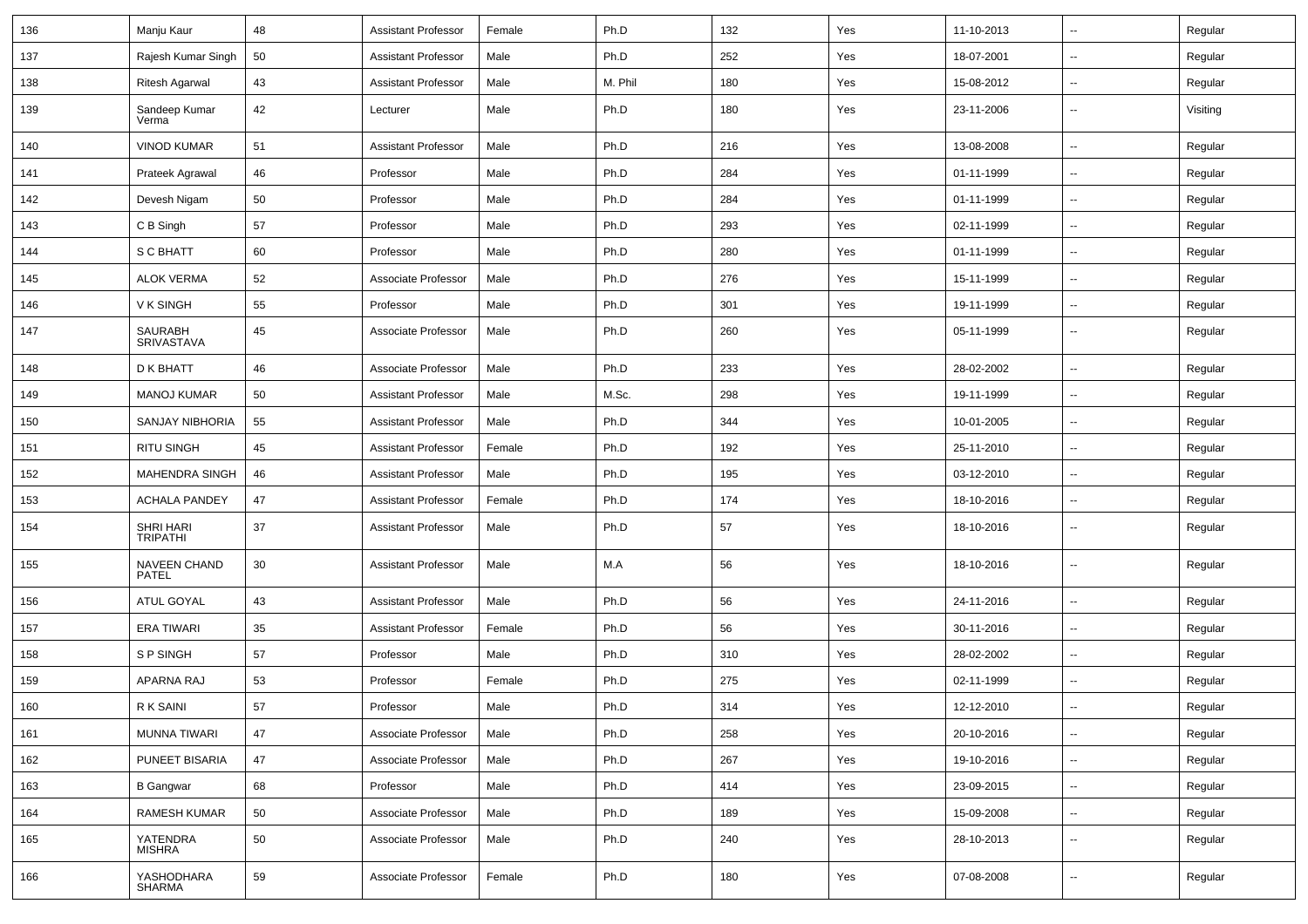| 167 | <b>MAMTA SINGH</b>                   | 44 | Associate Professor        | Female | Ph.D       | 168 | Yes | 08-08-2008 | $\sim$                   | Regular |
|-----|--------------------------------------|----|----------------------------|--------|------------|-----|-----|------------|--------------------------|---------|
| 168 | <b>UPENDRA SINGH</b><br><b>TOMAR</b> | 48 | Associate Professor        | Male   | Ph.D       | 193 | Yes | 25-10-2013 | --                       | Regular |
| 169 | <b>MEENAKSHI</b><br><b>SINGH</b>     | 49 | Associate Professor        | Female | Ph.D       | 153 | Yes | 07-08-2008 | --                       | Regular |
| 170 | C P PAINULI                          | 61 | Associate Professor        | Male   | Ph.D       | 344 | Yes | 26-08-2008 | $\overline{\phantom{a}}$ | Regular |
| 171 | <b>SHAHINA KALIM</b>                 | 50 | Associate Professor        | Female | Ph.D       | 192 | Yes | 07-03-2005 | $\overline{\phantom{a}}$ | Regular |
| 172 | SUMIRAN<br><b>SRIVASTAV</b>          | 35 | <b>Assistant Professor</b> | Female | M.Sc.      | 114 | Yes | 10-12-2011 | $\overline{\phantom{a}}$ | Regular |
| 173 | <b>MOHAMMAD</b><br><b>NAYIM</b>      | 43 | <b>Assistant Professor</b> | Male   | Ph.D       | 187 | Yes | 07-08-2008 | --                       | Regular |
| 174 | <b>NEHA MISHRA</b>                   | 37 | <b>Assistant Professor</b> | Female | Ph.D       | 125 | Yes | 28-11-2011 | $\overline{\phantom{a}}$ | Regular |
| 175 | <b>ANUP KUMAR</b>                    | 37 | <b>Assistant Professor</b> | Male   | Ph.D       | 103 | Yes | 17-10-2013 | --                       | Regular |
| 176 | <b>SHAMBUNATH</b><br><b>SINGH</b>    | 42 | <b>Assistant Professor</b> | Male   | Ph.D       | 156 | Yes | 07-08-2008 | $\sim$                   | Regular |
| 177 | <b>RADHIKA</b><br><b>CHAUDHRY</b>    | 39 | <b>Assistant Professor</b> | Female | Ph.D       | 156 | Yes | 08-08-2008 | $\overline{\phantom{a}}$ | Regular |
| 178 | MOHD FURKAN                          | 49 | <b>Assistant Professor</b> | Male   | Ph.D       | 174 | Yes | 24-01-2007 | $\sim$                   | Regular |
| 179 | SHILPA MISHRA                        | 34 | <b>Assistant Professor</b> | Female | M.A        | 93  | Yes | 12-10-2013 | $\sim$                   | Regular |
| 180 | SANDEEP<br><b>AGARWAL</b>            | 37 | <b>Assistant Professor</b> | Male   | Ph.D       | 93  | Yes | 12-10-2013 | --                       | Regular |
| 181 | <b>DHARMENDRA</b><br><b>BADAL</b>    | 51 | <b>Assistant Professor</b> | Male   | Ph.D       | 346 | Yes | 14-08-1992 | --                       | Regular |
| 182 | <b>DHARAMDAS</b><br><b>KUMAR</b>     | 47 | <b>Assistant Professor</b> | Male   | Ph.D       | 268 | Yes | 25-02-2005 | --                       | Regular |
| 183 | ANJALI SAXENA                        | 50 | <b>Assistant Professor</b> | Female | Ph.D       | 240 | Yes | 18-07-2001 | --                       | Regular |
| 184 | KAMAL KISHOR<br><b>GUPTA</b>         | 34 | <b>Assistant Professor</b> | Male   | Ph.D       | 115 | Yes | 28-11-2011 | --                       | Regular |
| 185 | VANDANA BARYA                        | 36 | <b>Assistant Professor</b> | Female | <b>MCA</b> | 115 | Yes | 28-11-2011 | $\overline{\phantom{a}}$ | Regular |
| 186 | SONAM SETH                           | 35 | <b>Assistant Professor</b> | Female | <b>MCA</b> | 114 | Yes | 01-12-2011 | $\overline{\phantom{a}}$ | Regular |
| 187 | <b>PUNEET</b><br>MATAPURKAR          | 35 | <b>Assistant Professor</b> | Male   | <b>MCA</b> | 114 | Yes | 23-12-2011 | --                       | Regular |
| 188 | <b>SACHIN</b><br><b>UPADHYAY</b>     | 38 | <b>Assistant Professor</b> | Male   | Ph.D       | 91  | Yes | 11-10-2013 |                          | Regular |
| 189 | SWAPNA SAXENA                        | 53 | Associate Professor        | Female | Ph.D       | 240 | Yes | 06-01-2007 | Щ,                       | Regular |
| 190 | AMIT SRIVASTAVA                      | 40 | <b>Assistant Professor</b> | Male   | Ph.D       | 176 | Yes | 10-01-2007 | $\overline{\phantom{a}}$ | Regular |
| 191 | RAJEEV BABELE                        | 46 | <b>Assistant Professor</b> | Male   | Ph.D       | 240 | Yes | 10-01-2007 | $\sim$                   | Regular |
| 192 | ABHIMANYU<br><b>SINGH</b>            | 59 | <b>Assistant Professor</b> | Male   | Ph.D       | 174 | Yes | 07-08-2008 | $\overline{\phantom{a}}$ | Regular |
| 193 | SMRITI TRIPATHI                      | 37 | <b>Assistant Professor</b> | Female | Ph.D       | 90  | Yes | 24-10-2013 | $\sim$                   | Regular |
| 194 | KAMLESH<br>BILGAIYAN                 | 46 | <b>Assistant Professor</b> | Male   | Ph.D       | 218 | Yes | 05-03-2003 | $\overline{\phantom{a}}$ | Regular |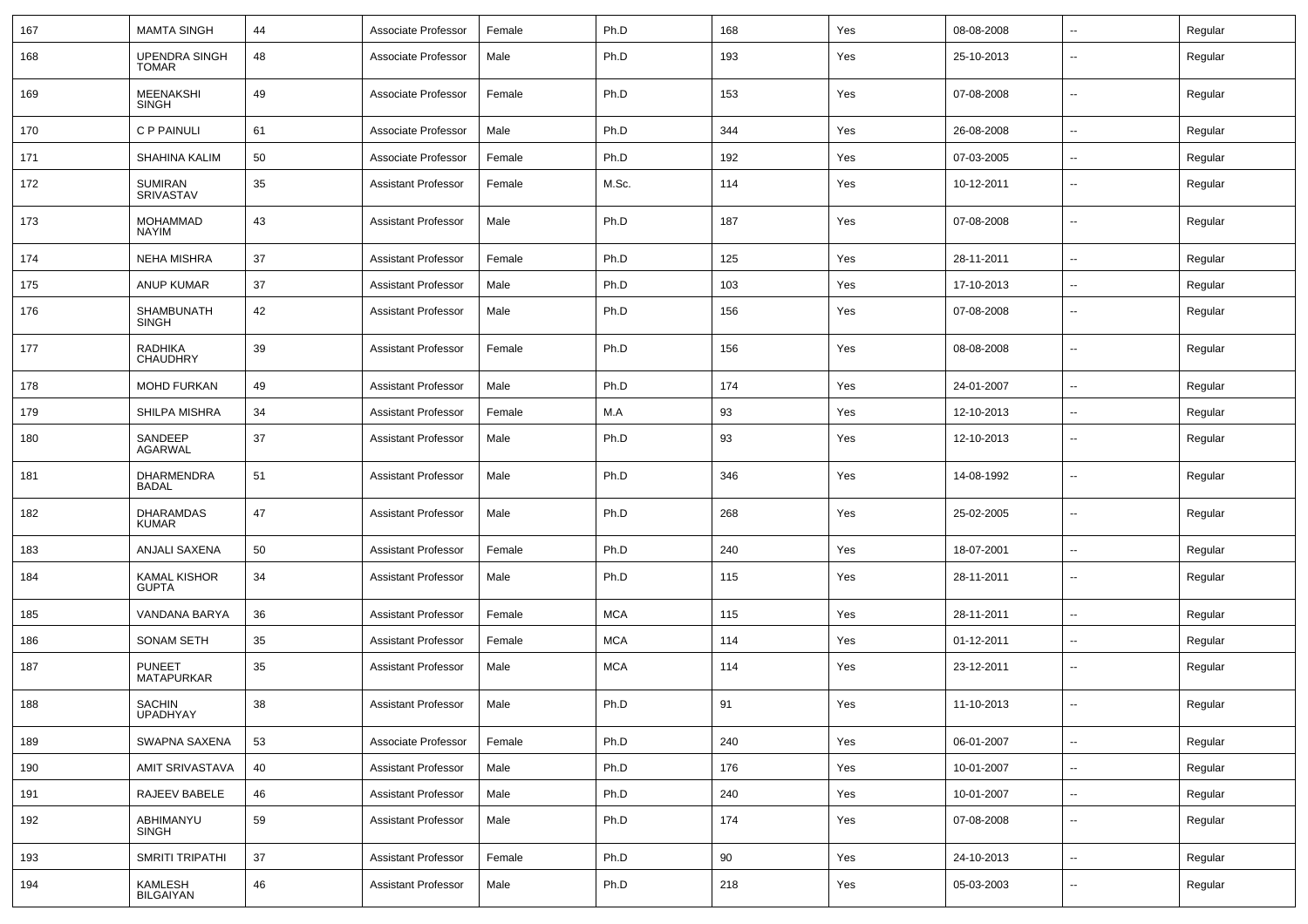| 195 | CHITRA GUPTA                                            | 48 | Assistant Professor        | Female | Ph.D  | 197 | Yes | 24-01-2005 | $\overline{\phantom{a}}$ | Regular |
|-----|---------------------------------------------------------|----|----------------------------|--------|-------|-----|-----|------------|--------------------------|---------|
| 196 | <b>GAURI</b><br>KHANWALKAR                              | 44 | <b>Assistant Professor</b> | Female | Ph.D  | 195 | Yes | 22-03-2005 | --                       | Regular |
| 197 | REKHA LAGARKHA                                          | 46 | Assistant Professor        | Female | Ph.D  | 225 | Yes | 21-06-2003 | $\overline{\phantom{a}}$ | Regular |
| 198 | <b>PRAKASH</b><br><b>CHANDRA</b>                        | 40 | <b>Assistant Professor</b> | Male   | Ph.D  | 114 | Yes | 28-11-2011 | --                       | Regular |
| 199 | PRATIBHA ARYA                                           | 48 | <b>Assistant Professor</b> | Female | Ph.D  | 197 | Yes | 10-01-2005 | Ξ.                       | Regular |
| 200 | MEGHNA                                                  | 44 | <b>Assistant Professor</b> | Female | Ph.D  | 143 | Yes | 17-07-2009 | $\overline{\phantom{a}}$ | Regular |
| 201 | <b>DHIRENDRA</b><br><b>SINGH YADAV</b>                  | 43 | <b>Assistant Professor</b> | Male   | Ph.D  | 154 | Yes | 07-08-2008 | $\overline{a}$           | Regular |
| 202 | <b>SUSHMA</b><br><b>AGARWAL</b>                         | 56 | <b>Assistant Professor</b> | Female | Ph.D  | 140 | Yes | 01-10-2009 | ۰.                       | Regular |
| 203 | <b>SUNIL KUMAR</b><br><b>TRIVEDI</b>                    | 41 | <b>Assistant Professor</b> | Male   | Ph.D  | 141 | Yes | 07-09-2009 | --                       | Regular |
| 204 | <b>MAHENDRA</b><br><b>KUMAR</b>                         | 40 | <b>Assistant Professor</b> | Male   | Ph.D  | 141 | Yes | 09-09-2009 | $\overline{a}$           | Regular |
| 205 | <b>SANJAY KUMAR</b>                                     | 43 | <b>Assistant Professor</b> | Male   | M.Ed  | 141 | Yes | 10-09-2009 | $\overline{\phantom{a}}$ | Regular |
| 206 | <b>RASHMI SINGH</b>                                     | 42 | <b>Assistant Professor</b> | Female | Ph.D  | 114 | Yes | 19-12-2011 | $\sim$                   | Regular |
| 207 | <b>BHUVANESHWAR</b><br><b>SINGH</b><br><b>MASTANAYA</b> | 42 | <b>Assistant Professor</b> | Male   | M.Ed  | 114 | Yes | 02-12-2011 | ۰.                       | Regular |
| 208 | <b>DEEPTI KUMARI</b>                                    | 37 | <b>Assistant Professor</b> | Female | Ph.D  | 92  | Yes | 15-10-2013 | $\sim$                   | Regular |
| 209 | <b>VIJAY KUMAR</b><br>YADAV                             | 35 | Assistant Professor        | Male   | M.Sc. | 115 | Yes | 28-11-2011 | ۰.                       | Regular |
| 210 | KAUSHAL<br><b>TRIPATHI</b>                              | 42 | <b>Assistant Professor</b> | Male   | Ph.D  | 115 | Yes | 28-11-2011 | ⊷.                       | Regular |
| 211 | <b>JAY SINGH</b>                                        | 57 | Assistant Professor        | Male   | Ph.D  | 92  | Yes | 11-10-2013 | щ.                       | Regular |
| 212 | <b>UMESH KUMAR</b>                                      | 34 | <b>Assistant Professor</b> | Male   | Ph.D  | 92  | Yes | 17-10-2013 | $\overline{\phantom{a}}$ | Regular |
| 213 | SHWETA PANDEY                                           | 36 | <b>Assistant Professor</b> | Female | Ph.D  | 92  | Yes | 19-10-2013 | $\overline{\phantom{a}}$ | Regular |
| 214 | SANGEETA LAL                                            | 51 | <b>Assistant Professor</b> | Female | Ph.D  | 195 | Yes | 16-03-2005 | $\overline{\phantom{a}}$ | Regular |
| 215 | PANKAJ KUMAR<br>SAGAR                                   | 39 | <b>Assistant Professor</b> | Male   | Ph.D  | 114 | Yes | 08-12-2011 | ۰.                       | Regular |
| 216 | <b>DEVENDRA MANI</b><br><b>IKPAIHI</b>                  | 38 | <b>Assistant Professor</b> | Male   | Ph.D  | 114 | Yes | 20-12-2011 | Ξ.                       | Regular |
| 217 | RANJANA BHATI                                           | 36 | Assistant Professor        | Female | Ph.D  | 113 | Yes | 02-01-2012 | ÷.                       | Regular |
| 218 | SANJAY KUMAR                                            | 38 | <b>Assistant Professor</b> | Male   | Ph.D  | 92  | Yes | 30-10-2013 | $\overline{\phantom{a}}$ | Regular |
| 219 | RISHI KUMAR<br>SAXENA                                   | 48 | Associate Professor        | Male   | Ph.D  | 154 | Yes | 07-08-2008 | $\sim$                   | Regular |
| 220 | G K SREENIVASAN                                         | 48 | <b>Assistant Professor</b> | Male   | Ph.D  | 303 | Yes | 15-02-2005 | $\sim$                   | Regular |
| 221 | RAMESH<br>CHANDRA                                       | 58 | <b>Assistant Professor</b> | Male   | M.A   | 240 | Yes | 16-12-2006 | ⊷.                       | Regular |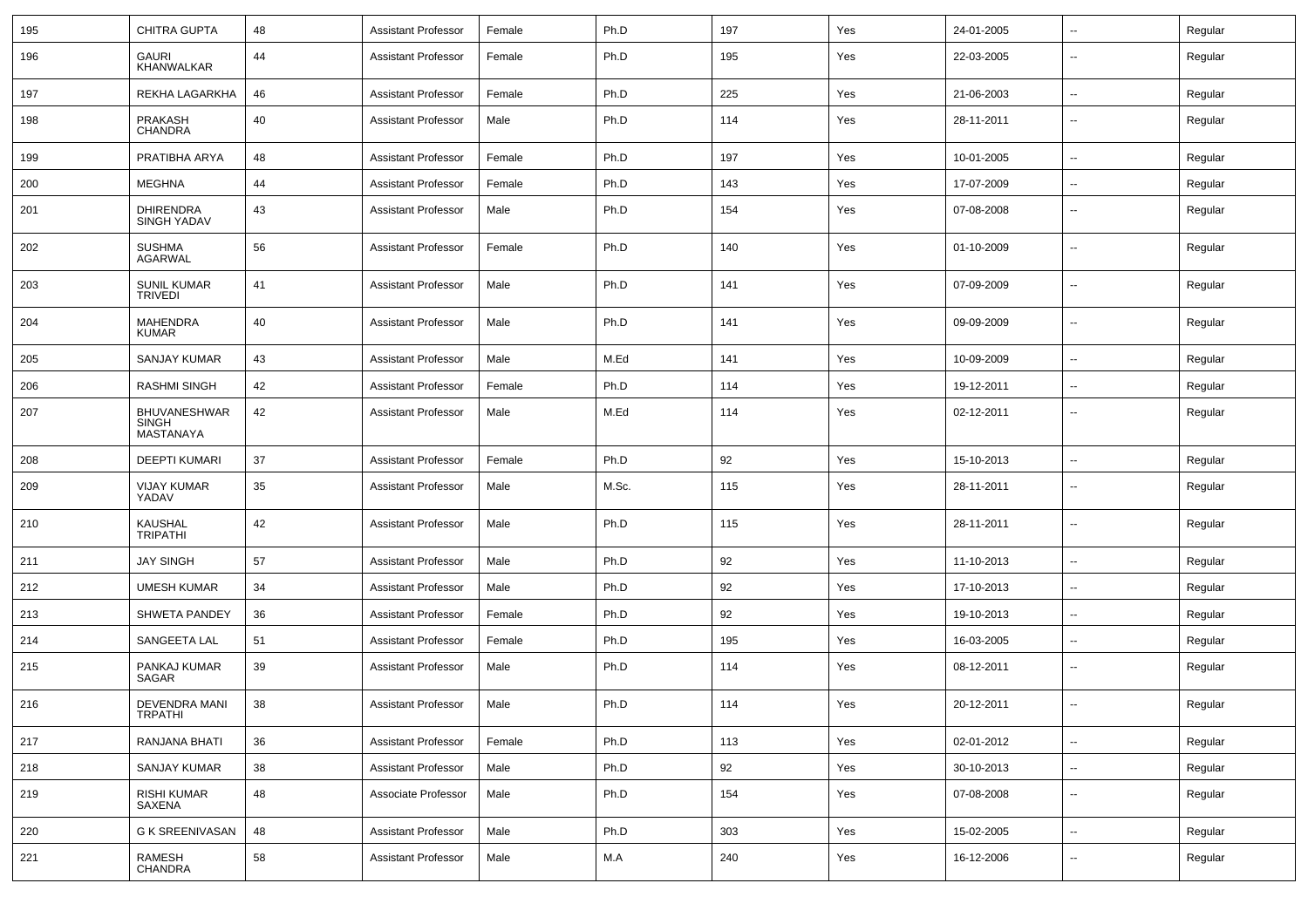| 222 | SUDHIR KUMAR<br><b>DWIVEDI</b>       | 47 | <b>Assistant Professor</b> | Male   | Ph.D              | 297 | Yes | 16-12-2006 | $\overline{\phantom{a}}$ | Regular             |
|-----|--------------------------------------|----|----------------------------|--------|-------------------|-----|-----|------------|--------------------------|---------------------|
| 223 | <b>ASHISH SETH</b>                   | 45 | <b>Assistant Professor</b> | Male   | MBA               | 254 | Yes | 16-12-2006 | $\sim$                   | Regular             |
| 224 | <b>ASHOK KUMAR</b>                   | 43 | <b>Assistant Professor</b> | Male   | Ph.D              | 90  | Yes | 20-12-2011 | --                       | Regular             |
| 225 | SHANASHI HASHMI                      | 42 | <b>Assistant Professor</b> | Female | Ph.D              | 92  | Yes | 11-10-2013 | --                       | Regular             |
| 226 | SANTOSH KUMAR<br><b>PANDEY</b>       | 41 | <b>Assistant Professor</b> | Male   | Ph.D              | 92  | Yes | 11-10-2013 | $\overline{\phantom{a}}$ | Regular             |
| 227 | <b>HARPAL SINGH</b>                  | 36 | <b>Assistant Professor</b> | Male   | M.Sc.             | 50  | Yes | 01-03-2019 | --                       | Regular             |
| 228 | <b>GAZALA RIZVI</b>                  | 52 | <b>Assistant Professor</b> | Female | Ph.D              | 154 | Yes | 07-08-2008 | $\overline{\phantom{a}}$ | Regular             |
| 229 | SANJEEV KUMAR<br><b>SRIVASTAV</b>    | 42 | <b>Assistant Professor</b> | Male   | Ph.D              | 154 | Yes | 21-08-2008 | $\overline{a}$           | Regular             |
| 230 | KANHAIYA LAL                         | 52 | <b>Assistant Professor</b> | Male   | Ph.D              | 194 | Yes | 21-02-2011 | $\overline{\phantom{a}}$ | Regular             |
| 231 | NOOPUR GAUTAM                        | 45 | <b>Assistant Professor</b> | Female | Ph.D              | 198 | Yes | 22-01-2005 | $\sim$                   | Regular             |
| 232 | <b>GAUARAV NIGAM</b>                 | 49 | <b>Assistant Professor</b> | Male   | Ph.D              | 219 | Yes | 06-03-2003 | --                       | Regular             |
| 233 | <b>RAJKUMAR</b><br><b>VERMA</b>      | 47 | <b>Assistant Professor</b> | Male   | Ph.D              | 197 | Yes | 24-01-2005 | --                       | Regular             |
| 234 | <b>RAJESH KUMAR</b><br><b>PANDEY</b> | 43 | <b>Assistant Professor</b> | Male   | Ph.D              | 92  | Yes | 15-10-2013 | --                       | Regular             |
| 235 | <b>AMIT KUMAR</b><br><b>TIWARI</b>   | 37 | <b>Assistant Professor</b> | Male   | Ph.D              | 92  | Yes | 21-10-2013 | $\overline{\phantom{a}}$ | Regular             |
| 236 | <b>B S BHADORIYA</b>                 | 53 | <b>Assistant Professor</b> | Male   | Ph.D              | 213 | Yes | 10-09-2003 | Ξ.                       | Regular             |
| 237 | KAUSHALENDRA<br><b>CHATURVEDI</b>    | 45 | <b>Assistant Professor</b> | Male   | Ph.D              | 213 | Yes | 22-09-2003 | $\overline{\phantom{a}}$ | Regular             |
| 238 | <b>SURENDRA</b><br>KUMAR VERMA       | 47 | <b>Assistant Professor</b> | Male   | Ph.D              | 215 | Yes | 06-07-2003 | ⊷.                       | Regular             |
| 239 | Pradeep Kumar                        | 32 | Lecturer                   | Male   | M.Sc(Agriculture) | 18  | Yes | 23-01-2019 | $\overline{\phantom{a}}$ | Adhoc / Contractual |
| 240 | RAJESH KUMAR<br><b>VERMA</b>         | 39 | <b>Assistant Professor</b> | Male   | Ph.D              | 69  | Yes | 24-09-2015 | --                       | Regular             |
| 241 | Vishal Chawala                       | 29 | Lecturer                   | Male   | M.Sc(Agriculture) | 22  | Yes | 21-11-2019 | --                       | Adhoc / Contractual |
| 242 | KUSUM SINGH                          | 57 | <b>Assistant Professor</b> | Female | Ph.D              | 213 | Yes | 02-09-2003 | $\overline{\phantom{a}}$ | Regular             |
| 243 | J P YADAV                            | 51 | <b>Assistant Professor</b> | Male   | Ph.D              | 197 | Yes | 07-03-2005 | --                       | Regular             |
| 244 | Kumar Nilankar                       | 32 | Lecturer                   | Male   | M.Sc.             | 48  | Yes | 19-03-2019 | $\overline{\phantom{a}}$ | Adhoc / Contractual |
| 245 | ADITYA NARAYAN                       | 37 | <b>Assistant Professor</b> | Male   | Ph.D              | 114 | Yes | 28-11-2011 | $\sim$                   | Regular             |
| 246 | Vineeta Ahirwar                      | 29 | Lecturer                   | Female | Ph.D              | 42  | Yes | 13-09-2019 | $\overline{\phantom{a}}$ | Adhoc / Contractual |
| 247 | Rajiv Singh                          | 34 | Lecturer                   | Male   | Ph.D              | 21  | Yes | 04-12-2019 | $\overline{\phantom{a}}$ | Adhoc / Contractual |
| 248 | KRITI NIGAM                          | 36 | <b>Assistant Professor</b> | Female | M.Sc.             | 69  | Yes | 22-09-2015 | $\sim$                   | Regular             |
| 249 | Rajat Kumar                          | 30 | Lecturer                   | Male   | MBA               | 16  | Yes | 20-07-2017 | $\sim$                   | Adhoc / Contractual |
| 250 | <b>AJAY KUMAR GIRI</b>               | 51 | <b>Assistant Professor</b> | Male   | Ph.D              | 198 | Yes | 20-01-2005 | $\overline{\phantom{a}}$ | Regular             |
| 251 | <b>MAHESH DUTT</b>                   | 61 | Assistant Professor        | Male   | Ph.D              | 219 | Yes | 28-03-2003 | $\sim$                   | Regular             |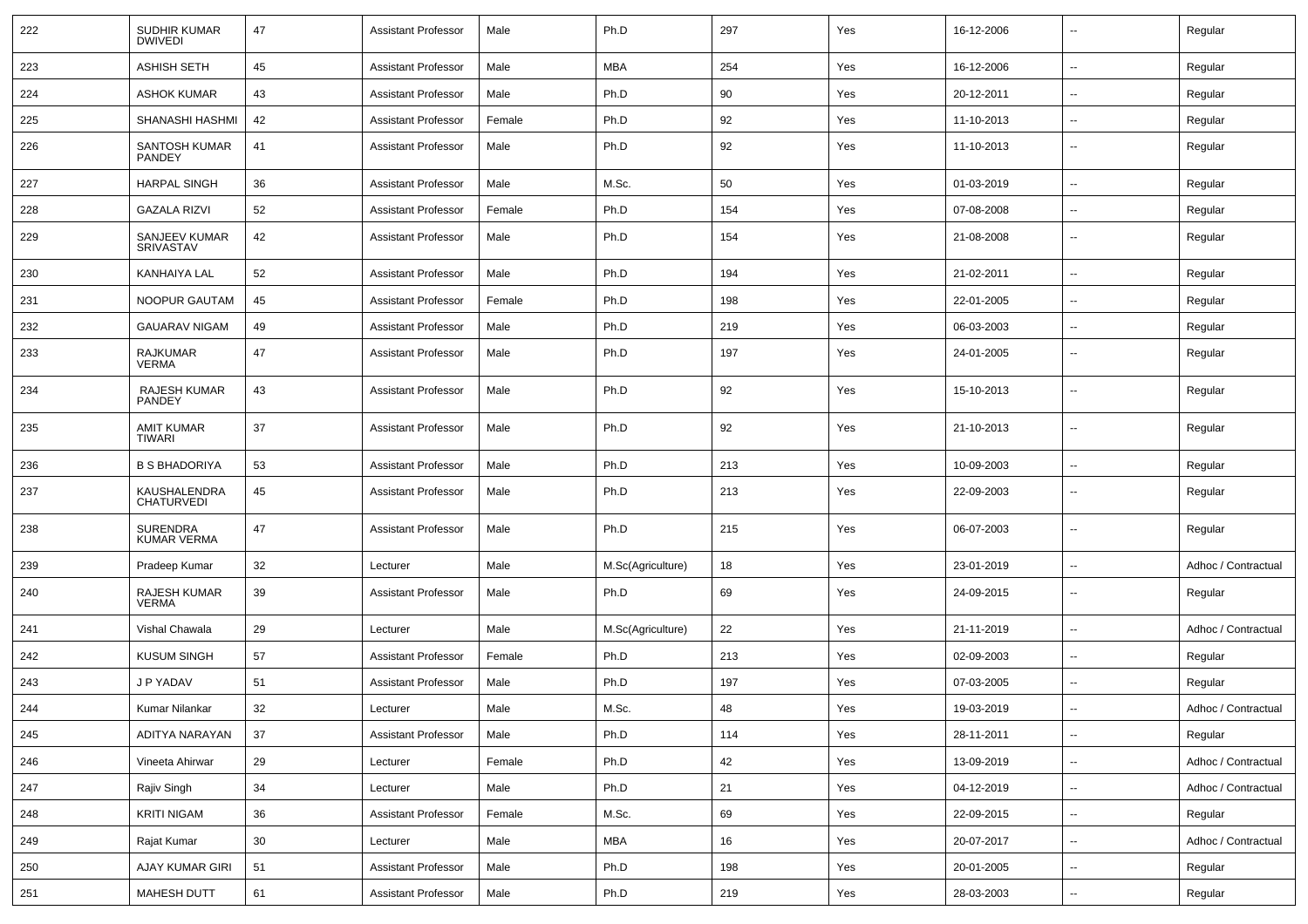| 252 | <b>MOHD IQBAL</b><br><b>KHAN</b> | 59 | <b>Assistant Professor</b> | Male   | Ph.D               | 219    | Yes | 06-03-2003 | $\overline{\phantom{a}}$ | Regular |
|-----|----------------------------------|----|----------------------------|--------|--------------------|--------|-----|------------|--------------------------|---------|
| 253 | KAVYA DUBE                       | 56 | <b>Assistant Professor</b> | Female | Ph.D               | 154    | Yes | 18-08-2008 | ⊷.                       | Regular |
| 254 | ANU SINGLA                       | 52 | <b>Assistant Professor</b> | Female | Ph.D               | 154    | Yes | 28-11-2011 | н.                       | Regular |
| 255 | <b>RAMBIR SINGH</b>              | 47 | <b>Assistant Professor</b> | Male   | Ph.D               | 154    | Yes | 07-08-2008 | -−                       | Regular |
| 256 | <b>VINAY SINGH</b><br>CHAUHAN    | 51 | <b>Assistant Professor</b> | Male   | Ph.D               | 230    | Yes | 15-04-2002 | --                       | Regular |
| 257 | <b>JOSE MATHEW</b>               | 48 | <b>Assistant Professor</b> | Male   | Ph.D               | 242    | Yes | 30-04-2001 | --                       | Regular |
| 258 | <b>HEMANT KUMAR</b>              | 47 | <b>Assistant Professor</b> | Male   | Ph.D               | 92     | Yes | 30-10-2013 | --                       | Regular |
| 259 | <b>BHANUMATI</b><br><b>SINGH</b> | 49 | <b>Assistant Professor</b> | Female | Ph.D               | 215    | Yes | 26-07-2003 | $\overline{\phantom{a}}$ | Regular |
| 260 | <b>MAHIPAT SINGH</b><br>YADAV    | 36 | <b>Assistant Professor</b> | Male   | Ph.D               | 27     | Yes | 05-03-2019 | ⊷.                       | Regular |
| 261 | SARVENDRA<br><b>VIKRAM SINGH</b> | 45 | <b>Assistant Professor</b> | Male   | Ph.D               | 92     | Yes | 24-10-2013 | $\overline{\phantom{a}}$ | Regular |
| 262 | ANKITA JASMINE<br>LAL            | 38 | <b>Assistant Professor</b> | Female | Ph.D               | 115    | Yes | 29-11-2011 | $\overline{\phantom{a}}$ | Regular |
| 263 | <b>AMITABH GAUTAM</b>            | 42 | <b>Assistant Professor</b> | Male   | Ph.D               | 92     | Yes | 15-10-2013 | ⊷.                       | Regular |
| 264 | <b>DHARMENDRA</b><br>KANCHAN     | 48 | <b>Assistant Professor</b> | Male   | Ph.D               | 252    | Yes | 20-07-2001 | --                       | Regular |
| 265 | <b>ANIL KEWAT</b>                | 43 | <b>Assistant Professor</b> | Male   | <b>MCA</b>         | 197    | Yes | 27-01-2005 | $\overline{\phantom{a}}$ | Regular |
| 266 | <b>LAVANYA RATAN</b>             | 42 | <b>Assistant Professor</b> | Female | Ph.D               | 114    | Yes | 20-12-2011 | н.                       | Regular |
| 267 | <b>DEVENDRA</b><br>PANDEY        | 48 | <b>Assistant Professor</b> | Male   | Ph.D               | 216    | Yes | 30-06-2003 | --                       | Regular |
| 268 | ARVIND KUMAR<br><b>BHARTI</b>    | 46 | <b>Assistant Professor</b> | Male   | Ph.D               | 193    | Yes | 09-05-2005 | --                       | Regular |
| 269 | Poonam Mehrotra                  | 53 | <b>Assistant Professor</b> | Female | Ph.D               | 202    | Yes | 20-01-2005 | $\overline{\phantom{a}}$ | Regular |
| 270 | SHISHIR KUMAR<br><b>SINGH</b>    | 51 | <b>Assistant Professor</b> | Male   | Ph.D               | 181    | Yes | 03-05-2006 | $\overline{\phantom{a}}$ | Regular |
| 271 | JITENDRA KUMAR<br><b>BEBELE</b>  | 43 | <b>Assistant Professor</b> | Male   | Ph.D               | 92     | Yes | 11-10-2013 | --                       | Regular |
| 272 | <b>SATYAVEER</b><br><b>SINGH</b> | 56 | <b>Assistant Professor</b> | Male   | Ph.D               | 92     | Yes | 11-10-2013 | $\overline{\phantom{a}}$ | Regular |
| 273 | SHAYMA PARVEEN 35                |    | Assistant Professor        | Female | Ph.D               | 115    | Yes | 28-11-2011 | --                       | Regular |
| 274 | PRAVEEN KUMAR<br>SINGH           | 46 | <b>Assistant Professor</b> | Male   | Ph.D               | 92     | Yes | 11-10-2013 | $\sim$                   | Regular |
| 275 | <b>JAI NARAYAN</b><br>TIWARI     | 27 | Assistant Professor        | Male   | Ph.D               | 26     | Yes | 12-04-2019 | $\overline{\phantom{a}}$ | Regular |
| 276 | <b>SUNITA</b>                    | 53 | <b>Assistant Professor</b> | Female | Ph.D               | 213    | Yes | 26-09-2003 | ш.                       | Regular |
| 277 | <b>SATYENDRA</b><br>SINGH        | 45 | <b>Assistant Professor</b> | Male   | Master of Pharmacy | 250    | Yes | 15-12-2004 | $\overline{\phantom{a}}$ | Regular |
| 278 | AWANISH KUMAR                    | 38 | <b>Assistant Professor</b> | Male   | Ph.D               | $27\,$ | Yes | 08-03-2019 | $\sim$                   | Regular |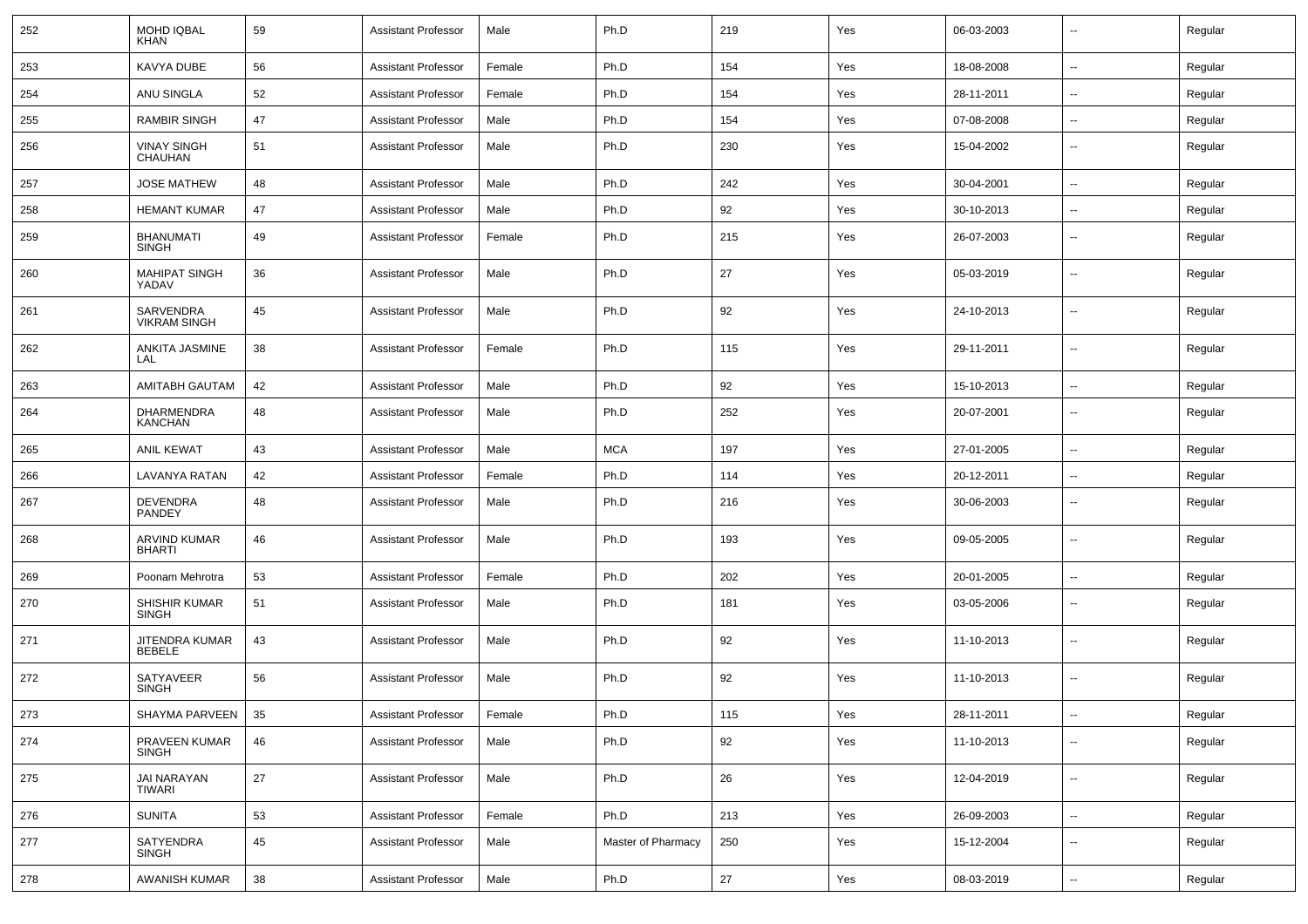| 279 | <b>ANJU SINGH</b>                      | 46 | <b>Assistant Professor</b> | Female | Ph.D                                                      | 197 | Yes | 05-02-2005 | $\sim$                   | Regular  |
|-----|----------------------------------------|----|----------------------------|--------|-----------------------------------------------------------|-----|-----|------------|--------------------------|----------|
| 280 | Brajesh Kumar                          | 34 | <b>Assistant Professor</b> | Male   | Ph.D                                                      | 96  | Yes | 04-02-2014 | ⊷.                       | Visiting |
| 281 | RAJEEV SINGH                           | 45 | <b>Assistant Professor</b> | Male   | Ph.D                                                      | 72  | Yes | 01-09-2019 | $\overline{\phantom{a}}$ | Visiting |
| 282 | PRADEEP KUMAR                          | 36 | <b>Assistant Professor</b> | Male   | Ph.D                                                      | 108 | Yes | 09-11-2015 | $\overline{\phantom{a}}$ | Visiting |
| 283 | <b>RASHMI</b><br>SRIVASTAVA            | 38 | <b>Assistant Professor</b> | Female | Ph.D                                                      | 96  | Yes | 01-01-2014 | $\overline{\phantom{a}}$ | Visiting |
| 284 | Anand Kumar<br>Trivedi                 | 45 | <b>Assistant Professor</b> | Male   | Ph.D                                                      | 83  | Yes | 12-10-2018 | $\overline{\phantom{a}}$ | Visiting |
| 285 | SUSHMA SINGH<br>CHAUHAN                | 38 | <b>Assistant Professor</b> | Female | MPT(Physio)                                               | 108 | Yes | 09-12-2016 | --                       | Visiting |
| 286 | <b>GAZALA AHMED</b>                    | 32 | <b>Assistant Professor</b> | Female | Ph.D                                                      | 132 | Yes | 01-01-2014 | $\overline{\phantom{a}}$ | Visiting |
| 287 | <b>KRISHNA KUMAR</b><br>PANDEY         | 35 | <b>Assistant Professor</b> | Male   | Ph.D                                                      | 12  | Yes | 07-01-2021 | $\overline{\phantom{a}}$ | Visiting |
| 288 | <b>SHIV SHANKAR</b><br>YADAV           | 41 | <b>Assistant Professor</b> | Male   | Ph.D                                                      | 96  | Yes | 15-07-2015 | $\sim$                   | Visiting |
| 289 | <b>SAMIN KHAN</b>                      | 22 | <b>Assistant Professor</b> | Female | M.A.(Tourism<br>Management)                               | 24  | Yes | 27-10-2021 | $\overline{\phantom{a}}$ | Visiting |
| 290 | VISHAL CHAWLA                          | 43 | <b>Assistant Professor</b> | Male   | Ph.D                                                      | 108 | Yes | 14-10-2015 | $\sim$                   | Visiting |
| 291 | <b>ABHISHEK JOSHI</b>                  | 23 | <b>Assistant Professor</b> | Male   | <b>BHMCT</b>                                              | 24  | Yes | 25-10-2021 | $\sim$                   | Visiting |
| 292 | <b>FARAZ AALAM</b>                     | 44 | <b>Assistant Professor</b> | Male   | M. Phil                                                   | 192 | Yes | 22-11-2008 | $\sim$                   | Visiting |
| 293 | <b>AASTHA SINGH</b>                    | 23 | <b>Assistant Professor</b> | Female | MHM(Hotel MGMT)                                           | 24  | Yes | 26-10-2021 | $\overline{\phantom{a}}$ | Visiting |
| 294 | <b>NISHANT PURWAR</b>                  | 40 | <b>Assistant Professor</b> | Male   | M.A.(Tourism<br>Management)                               | 132 | Yes | 06-12-2021 | $\overline{\phantom{a}}$ | Visiting |
| 295 | <b>MURLI MANOHAR</b><br>YADAV          | 28 | <b>Assistant Professor</b> | Male   | M.Sc.                                                     | 60  | Yes | 19-08-2017 | $\overline{\phantom{a}}$ | Visiting |
| 296 | <b>ABHINAV SESHA</b>                   | 25 | <b>Assistant Professor</b> | Male   | M.LISc                                                    | 48  | Yes | 05-11-2019 | $\overline{\phantom{a}}$ | Visiting |
| 297 | PRANAV<br><b>BHARGAVA</b>              | 38 | <b>Assistant Professor</b> | Male   | Ph.D                                                      | 210 | Yes | 16-12-2006 | --                       | Visiting |
| 298 | <b>ABHISHEK KUMAR</b>                  | 38 | <b>Assistant Professor</b> | Male   | M.A                                                       | 132 | Yes | 28-01-2014 | $\overline{\phantom{a}}$ | Visiting |
| 299 | <b>DIKSHA PANDEY</b>                   | 33 | <b>Assistant Professor</b> | Female | M.Sc.                                                     | 120 | Yes | 15-11-2021 | $\sim$                   | Visiting |
| 300 | <b>RAGHVENDRA</b><br><b>DIXIT</b>      | 44 | <b>Assistant Professor</b> | Male   | Master in<br>Journalism & Mass<br>Communication<br>(MJMC) | 204 | Yes | 05-12-2009 | --                       | Visiting |
| 301 | Rohit Peardon                          | 38 | <b>Assistant Professor</b> | Male   | Ph.D                                                      | 84  | Yes | 13-11-2021 | $\sim$                   | Visiting |
| 302 | <b>SACHIN</b><br><b>VISHWAKARMA</b>    | 37 | <b>Assistant Professor</b> | Male   | M.Sc.                                                     | 108 | Yes | 24-01-2014 | Щ,                       | Visiting |
| 303 | SATYENDRA<br><b>KUMAR</b><br>CHAUDHARY | 27 | <b>Assistant Professor</b> | Male   | <b>MBA</b>                                                | 24  | Yes | 25-10-2021 | Ξ.                       | Visiting |
| 304 | Meenakshee<br>Anuragi                  | 40 | <b>Assistant Professor</b> | Female | Ph.D                                                      | 144 | Yes | 30-11-2018 | $\overline{\phantom{a}}$ | Visiting |
| 305 | ANKUR CHACHRA                          | 28 | <b>Assistant Professor</b> | Male   | MHM(Hotel MGMT)                                           | 36  | Yes | 25-10-2021 | $\sim$                   | Visiting |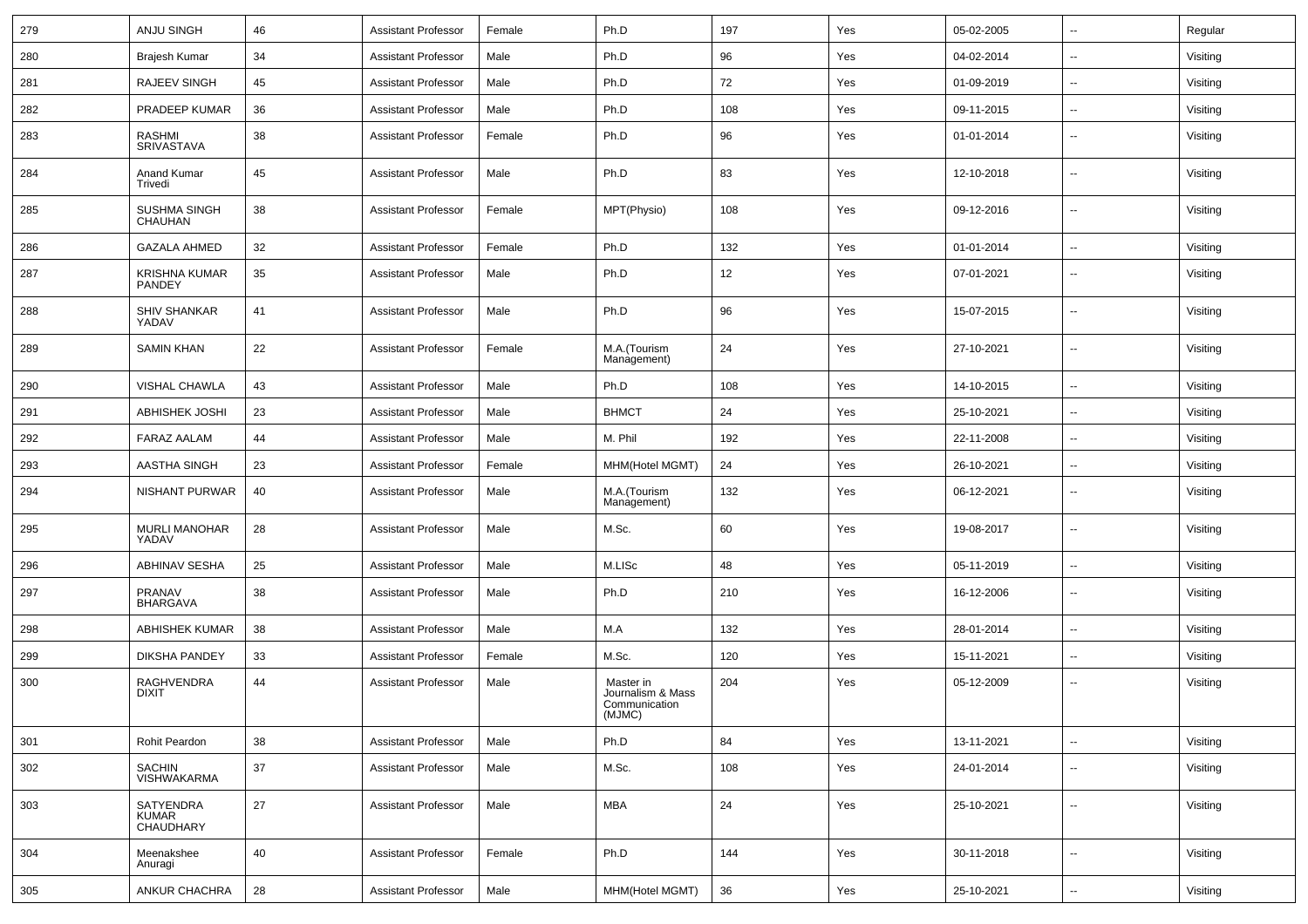| 306 | <b>UMESH SHUKLA</b>                    | 53 | <b>Assistant Professor</b> | Male   | Master in<br>Journalism & Mass<br>Communication<br>(MJMC) | 252 | Yes | 01-10-2010 | --                       | Visiting            |
|-----|----------------------------------------|----|----------------------------|--------|-----------------------------------------------------------|-----|-----|------------|--------------------------|---------------------|
| 307 | Khushboo Yadav                         | 30 | <b>Assistant Professor</b> | Female | Ph.D                                                      | 48  | Yes | 07-01-2021 | $\overline{\phantom{a}}$ | Visiting            |
| 308 | <b>GURDEEP KAUR</b><br><b>TRIPATHI</b> | 47 | <b>Assistant Professor</b> | Female | Ph.D                                                      | 192 | Yes | 22-11-2008 | --                       | Visiting            |
| 309 | ABHISHEK KUMAR<br><b>CHAUDHARY</b>     | 31 | <b>Assistant Professor</b> | Male   | Ph.D (Agriculture)                                        | 30  | Yes | 22-01-2022 | $\overline{\phantom{a}}$ | Visiting            |
| 310 | PRITI PANDEY                           | 30 | <b>Assistant Professor</b> | Female | M.Sc.                                                     | 72  | Yes | 11-10-2019 | $\sim$                   | Visiting            |
| 311 | <b>JAIKISHAN</b><br><b>PUROHIT</b>     | 29 | <b>Assistant Professor</b> | Male   | MHM(Hotel MGMT)                                           | 72  | Yes | 25-10-2021 | ⊷.                       | Visiting            |
| 312 | SHIKHA KHARE                           | 33 | <b>Assistant Professor</b> | Female | Ph.D                                                      | 144 | Yes | 24-04-2016 | ⊷.                       | Visiting            |
| 313 | ASHISH<br><b>SWARNKAR</b>              | 35 | <b>Assistant Professor</b> | Male   | M.Tech                                                    | 96  | Yes | 26-11-2021 | $\overline{\phantom{a}}$ | Other               |
| 314 | PRIYANKA<br><b>AGARWAL</b>             | 38 | <b>Assistant Professor</b> | Female | Ph.D                                                      | 156 | Yes | 10-10-2008 | $\overline{\phantom{a}}$ | Visiting            |
| 315 | MANISHA JAIN                           | 50 | <b>Assistant Professor</b> | Female | Ph.D                                                      | 232 | Yes | 07-01-2021 | $\overline{\phantom{a}}$ | Visiting            |
| 316 | <b>AJAY KUMAR</b><br><b>GUPTA</b>      | 52 | <b>Assistant Professor</b> | Male   | Ph.D                                                      | 180 | Yes | 03-01-2014 | $\overline{\phantom{a}}$ | Visiting            |
| 317 | <b>BRAJENDRA</b><br>SINGH              | 40 | <b>Assistant Professor</b> | Male   | MPT(Physio)                                               | 144 | Yes | 14-12-2020 | $\overline{\phantom{a}}$ | Visiting            |
| 318 | ANJALI<br><b>CHHONKAR</b>              | 33 | <b>Assistant Professor</b> | Female | M. Phil                                                   | 84  | Yes | 31-10-2018 | $\overline{\phantom{a}}$ | Visiting            |
| 319 | PRATIBHA KHARE                         | 43 | <b>Assistant Professor</b> | Female | M.Ed                                                      | 120 | Yes | 12-07-2016 | $\overline{\phantom{a}}$ | Visiting            |
| 320 | <b>DILIP KUMAR</b>                     | 40 | <b>Assistant Professor</b> | Male   | <b>MFA(Fine Arts)</b>                                     | 120 | Yes | 03-01-2014 | --                       | Visiting            |
| 321 | <b>DILIP SHARMA</b>                    | 49 | <b>Assistant Professor</b> | Male   | Ph.D                                                      | 144 | Yes | 10-10-2018 | $\overline{\phantom{a}}$ | Visiting            |
| 322 | MEENAKSHI SAHU                         | 32 | <b>Assistant Professor</b> | Female | M. Phil                                                   | 144 | Yes | 09-09-2012 | $\overline{\phantom{a}}$ | Visiting            |
| 323 | PRABHJOT KAUR                          | 27 | <b>Assistant Professor</b> | Female | MPT(Physio)                                               | 60  | Yes | 17-12-2020 | ⊷.                       | Visiting            |
| 324 | NIDHI SINGH                            | 35 | <b>Assistant Professor</b> | Female | Ph.D                                                      | 72  | Yes | 05-12-2020 | $\overline{\phantom{a}}$ | Visiting            |
| 325 | <b>MANISH KUMAR</b>                    | 33 | <b>Assistant Professor</b> | Male   | Ph.D                                                      | 84  | Yes | 20-09-2016 | $\overline{\phantom{a}}$ | Visiting            |
| 326 | <b>SHARAD KUMAR</b><br><b>DUBEY</b>    | 36 | <b>Assistant Professor</b> | Male   | M.Sc.                                                     | 120 | Yes | 03-09-2012 | --                       | Visiting            |
| 327 | SHIKHA SONI                            | 27 | Assistant Professor        | Female | M.A.(Economics)                                           | 12  | Yes | 16-12-2020 | --                       | Adhoc / Contractual |
| 328 | CHANDAN<br>NAMDEV                      | 41 | <b>Assistant Professor</b> | Male   | M.Sc.                                                     | 96  | Yes | 07-05-2015 | н.                       | Adhoc / Contractual |
| 329 | JITENDRA KUMAR                         | 36 | <b>Assistant Professor</b> | Male   | MPT(Physio)                                               | 96  | Yes | 14-09-2016 | $\sim$                   | Adhoc / Contractual |
| 330 | <b>UZMA NISHAT</b>                     | 36 | <b>Assistant Professor</b> | Female | M.A                                                       | 48  | Yes | 01-08-2019 | $\sim$                   | Adhoc / Contractual |
| 331 | <b>JUHI GOVINDANI</b>                  | 25 | <b>Assistant Professor</b> | Female | M.A.(Economics)                                           | 24  | Yes | 16-12-2020 | $\sim$                   | Adhoc / Contractual |
| 332 | MEDHA JAISWAL                          | 26 | <b>Assistant Professor</b> | Female | MBA                                                       | 44  | Yes | 29-09-2018 | $\sim$                   | Adhoc / Contractual |
| 333 | GYAN PRAKASH<br>ARJARIYA               | 37 | <b>Assistant Professor</b> | Male   | M. Phil                                                   | 72  | Yes | 10-03-2014 | --                       | Adhoc / Contractual |